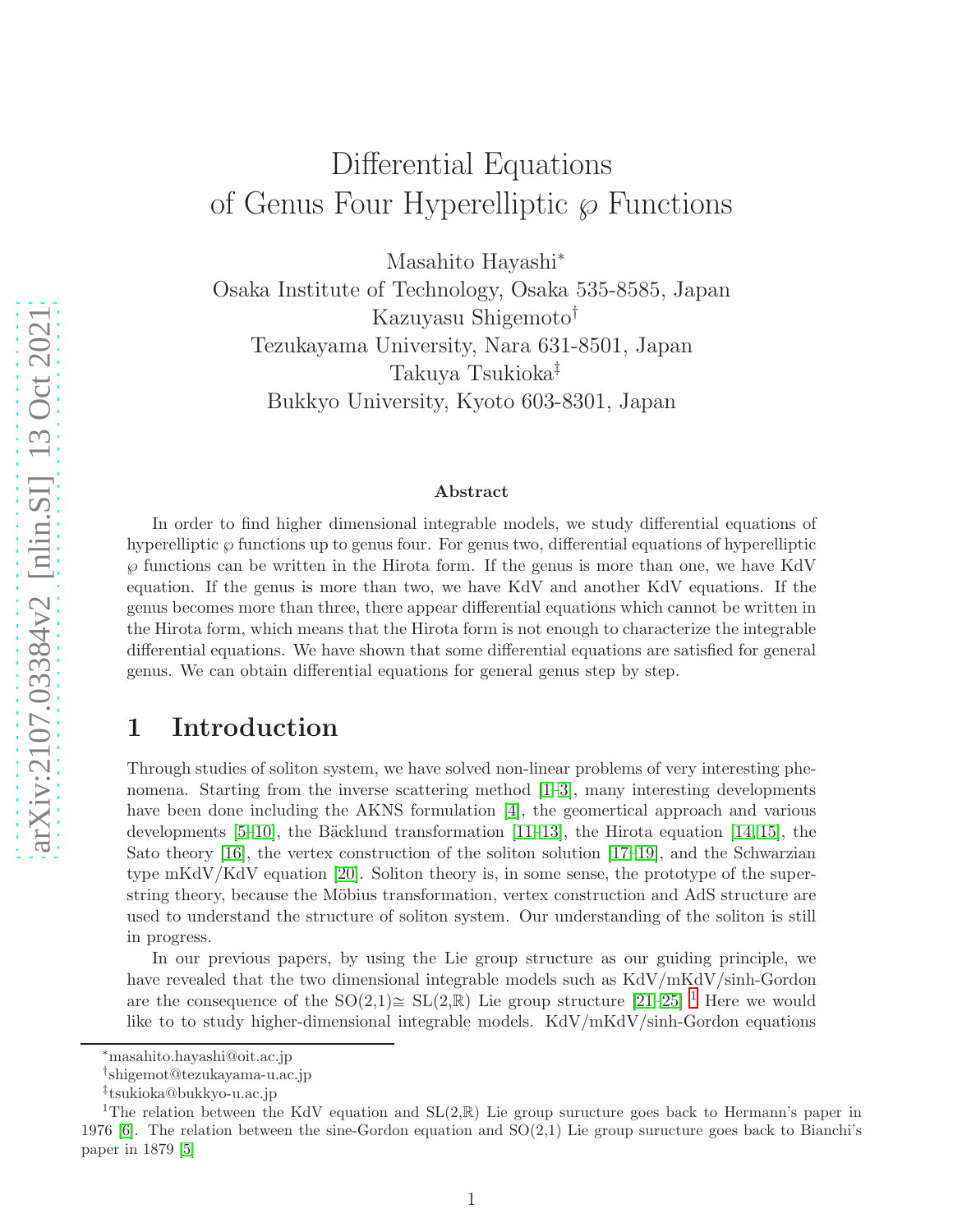and KP equations are typically understood as two- and three-dimensional integrable models, respectively. First, we would like to know whether there exists a universality of the integrable models, that is, whether any two- and three-dimensional integrable models always contain KdV/mKdV/sinh-Gordon equations and KP equations, respectively.

For higher-dimensional integrable models, there is a soliton type approach of Kyoto school [\[16](#page-17-9)[–19\]](#page-17-11) where they use the special fermion, which generates N-soliton solutions. Starting with the fermionic bilinear identity of  $\mathfrak{gl}(\infty,\mathbb{R})$ , they have obtained KP hierarchy and finite higherdimensional Hirota forms by the reduction of KP hierarchy. Another systematic approach to high-dimensional integrable models is to find differential equations for higher genus hyperelliptic functions by using the analogy of differential equation of Weierstrass  $\wp$  function. By solving the Jacobi's inversion problem, the integrability of hyperelliptic functions are automatically guaranteed, since the integrability condition and the single-valuedness are equivalent for hyperelliptic functions. So far, only for genus one, two [\[28\]](#page-17-16) and three [\[29](#page-18-0)[–31\]](#page-18-1) cases are studied because it becomes difficult to solve the Jacobi's inversion problem and obtain differential equations for higher genus cases.

In 1981, Dubrobin found the hyperelliptic solution of the KdV or the KP equation for genus two and three cases [\[32\]](#page-18-2). While, we want to find what kinds of and how many Weierstrass type differential equations such as  $d^2\wp(x)/dx^2 = 6\wp^2(x) - g_2/2$  for various genus are there, which give us the clue to understand the Lie group structure of hyperelliptic  $\wp$  functions. Matsutani pointed out in 2001 [\[33\]](#page-18-3), that Baker had already found hyperelliptic solution for KdV and KP equation for genus three case in 1897 [\[29\]](#page-18-0).

In this paper, we study to obtain differential equations of genus four case. In the approach, we would like to examine the connections between i) higher-dimensional integrable differential equations, ii) higher-rank Lie group structure and iii) higher genus hyperelliptic functions.

## 2 Formulation of Differential Equations in General Genus and the Review of Genus Two and Three Cases

### 2.1 Formulation of differential equations in general genus

We summarize the formulation of hyperelliptic  $\wp$  function according to Baker's work [\[26–](#page-17-17)[29\]](#page-18-0). We consider the genus  $q$  hyperelliptic curve

$$
C: \t y_i^2 = \sum_{k=0}^{2g+2} \lambda_k x_i^k, \t (i = 1, 2, \cdots, g).
$$
\t(2.1)

The Jacobi's inversion problem consists of solving the following system

$$
du_1 = \sum_{i=1}^{g} \frac{dx_i}{y_i}, \quad du_2 = \sum_{i=1}^{g} \frac{x_i dx_i}{y_i}, \quad \cdots, \quad du_{g-1} = \sum_{i=1}^{g} \frac{x_i^{g-2} dx_i}{y_i}, \quad du_g = \sum_{i=1}^{g} \frac{x_i^{g-1} dx_i}{y_i}. \tag{2.2}
$$

From these equations, we have

<span id="page-1-1"></span>
$$
\frac{\partial x_i}{\partial u_j} = \frac{y_i \chi_{g-j} (x_i; x_1, x_2, \cdots, x_g)}{F'(x_i)},
$$
\n(2.3)

by using the relation

<span id="page-1-0"></span>
$$
\sum_{i=1}^{g} \frac{x_i^{k-1} \chi_{g-j}(x_i; x_1, x_2, \cdots, x_g)}{F'(x_i)} = \delta_{kj}, \quad (1 \le j \le g). \tag{2.4}
$$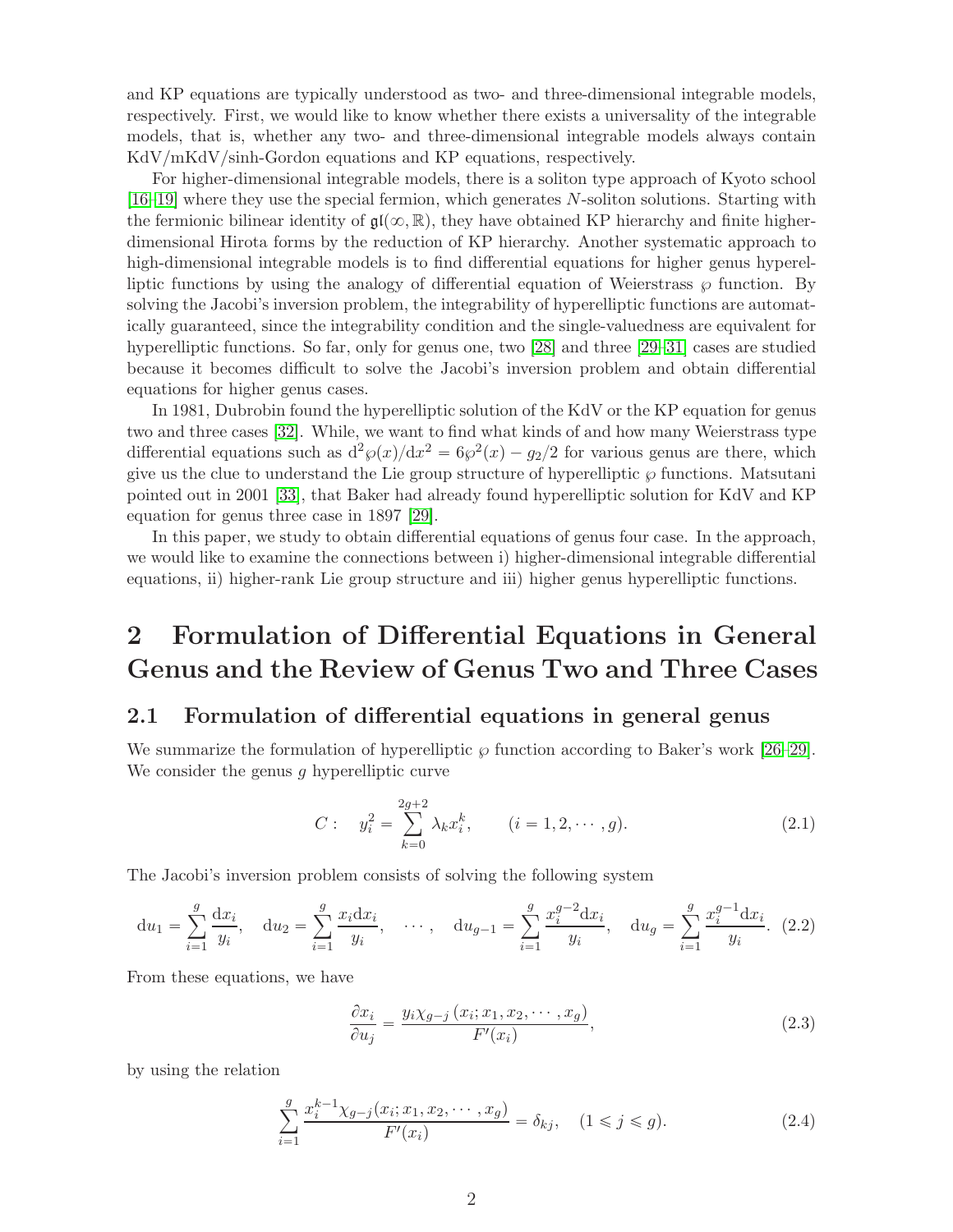We define  $F(x) = \prod^g$  $\overline{i} = 1$  $(x - x_i)$  and denote  $F'(x_i)$  as  $F'(x_i) = \frac{dF(x)}{dx}$  $\Big|_{x=x_i}$ . For example,  $F'(x_1) =$  $(x_1-x_2)(x_1-x_3)\cdots(x_1-x_g)$ . For  $\chi_{g-j}(x_i; x_1, x_2, \cdots, x_g)$ , we first define the following generalized function

$$
\chi_{g-j}(x; x_1, \cdots, x_p) = x^{g-j} - h_1(x_1, \cdots, x_p)x^{g-j-1} + h_2(x_1, x_2, \cdots, x_p)x^{g-j-2} + \cdots + (-1)^{g-j}h_{g-j}(x_1, \cdots, x_p), \quad (2.5)
$$

where  $h_j(x_1, \dots, x_p)$  is the j-th fundamental symmetric polynomial basis of  $\{x_1, \dots, x_p\}$ , i.e.

<span id="page-2-3"></span><span id="page-2-0"></span>
$$
\prod_{i=1}^{p} (x - x_i) = x^p + \sum_{j=1}^{p} (-1)^j h_j(x_1, x_2, \cdots, x_p) x^{p-j}.
$$
\n(2.6)

Putting  $p = g$  and  $x = x_k$  in  $\chi_{g-j}(x; x_1, x_2, \dots, x_p)$ , we have  $\chi_{g-j}(x_i; x_1, x_2, \dots, x_g)$  in the following form

$$
\chi_{g-j}(x_i; x_1, x_2, \cdots, x_g) = x_i^{g-j} - h_1(x_1, x_2, \cdots, x_g) x_i^{g-j-1} + h_2(x_1, x_2, \cdots, x_g) x_i^{g-j-2} + \cdots + (-1)^{g-j} h_{g-j}(x_1, x_2, \cdots, x_g).
$$
\n(2.7)

For example

$$
\chi_0(x_1; x_1, x_2, \cdots, x_g) = 1,\n\chi_1(x_1; x_1, x_2, \cdots, x_g) = x_1 - (x_1 + x_2 + \cdots + x_g) = -h_1(x_2, x_3, \cdots, x_g),\n\chi_2(x_1; x_1, x_2, \cdots, x_g) = x_1^2 - (x_1 + x_2 + \cdots + x_g)x_1 + (x_1x_2 + x_1x_3 + \cdots) = x_2x_3 + x_2x_4 + \cdots = h_2(x_2, x_3, \cdots, x_g),\vdots
$$

From Eq. $(2.6)$ , we have

<span id="page-2-4"></span>
$$
x_i^g - h_1(x_1, x_2, \cdots, x_g)x_i^{g-1} + h_2(x_1, x_2, \cdots, x_g)x_i^{g-2} + \cdots + (-1)^g h_g(x_1, x_2, \cdots, x_g) = 0.
$$
 (2.8)

The  $\zeta_j$  functions are given from the hyperelliptic curve in the following way [\[26\]](#page-17-17)

<span id="page-2-1"></span>
$$
d(-\zeta_j) = \sum_{i=1}^g \frac{dx_i}{y_i} \sum_{k=j}^{2g+1-j} (k+1-j)\lambda_{k+1+j} x_i^k - 2d\left(\sum_{i=1}^g \frac{y_i \chi_{g-j-1}(x_i; x_1, \cdots, \check{x}_i, \cdots, x_g)}{F'(x_i)}\right), (2.9)
$$

where  $\tilde{x}_j$  denotes that the  $x_j$  variable is missing. The overall factor of  $\zeta_j$  is different from the textbook of Baker [\[26\]](#page-17-17) and papers of Buchstaber *et al.* [\[30,](#page-18-4) [31\]](#page-18-1). We changed it to make it easier to see the dual symmetry of differential equations in §4.1. In this expression, we can show  $d(-\zeta_0) = 0$  in the following way

<span id="page-2-2"></span>
$$
d(-\zeta_0) = \sum_{i=1}^{g} \frac{dx_i}{y_i} \sum_{k=0}^{2g+1} (k+1)\lambda_{k+1} x_i^k - 2d\left(\sum_{i=1}^{g} \frac{y_i \chi_{g-1}(x_i; x_1, \cdots, \check{x}_i, \cdots, x_g)}{F'(x_i)}\right)
$$
  
= 
$$
\sum_{i=1}^{g} \frac{1}{y_i} d\left(\sum_{l=0}^{2g+2} \lambda_l x_i^l\right) - 2d\left(\sum_{i=1}^{g} y_i\right) = \sum_{i=1}^{g} \frac{1}{y_i} d\left(y_i^2\right) - 2d\left(\sum_{i=1}^{g} y_i\right)
$$
  
= 0, (2.10)

where we use  $\chi_{g-1}(x_i; x_1, x_2, \dots, \check{x}_i, \dots, x_g) = F'(x_i)$ . In addition, an identity  $d(-\zeta_{g+1}) = 0$ can be derived easily as follows

$$
d(-\zeta_{g+1}) = \sum_{i=1}^{g} \frac{dx_i}{y_i} \sum_{k=g+1}^{g} (k-g)\lambda_{k+g+2} x_i^k - 2d\left(\sum_{i=1}^{g} \frac{y_i \chi_{-2}(x_i; x_1, \cdots, \check{x}_i, \cdots, x_g)}{F'(x_i)}\right)
$$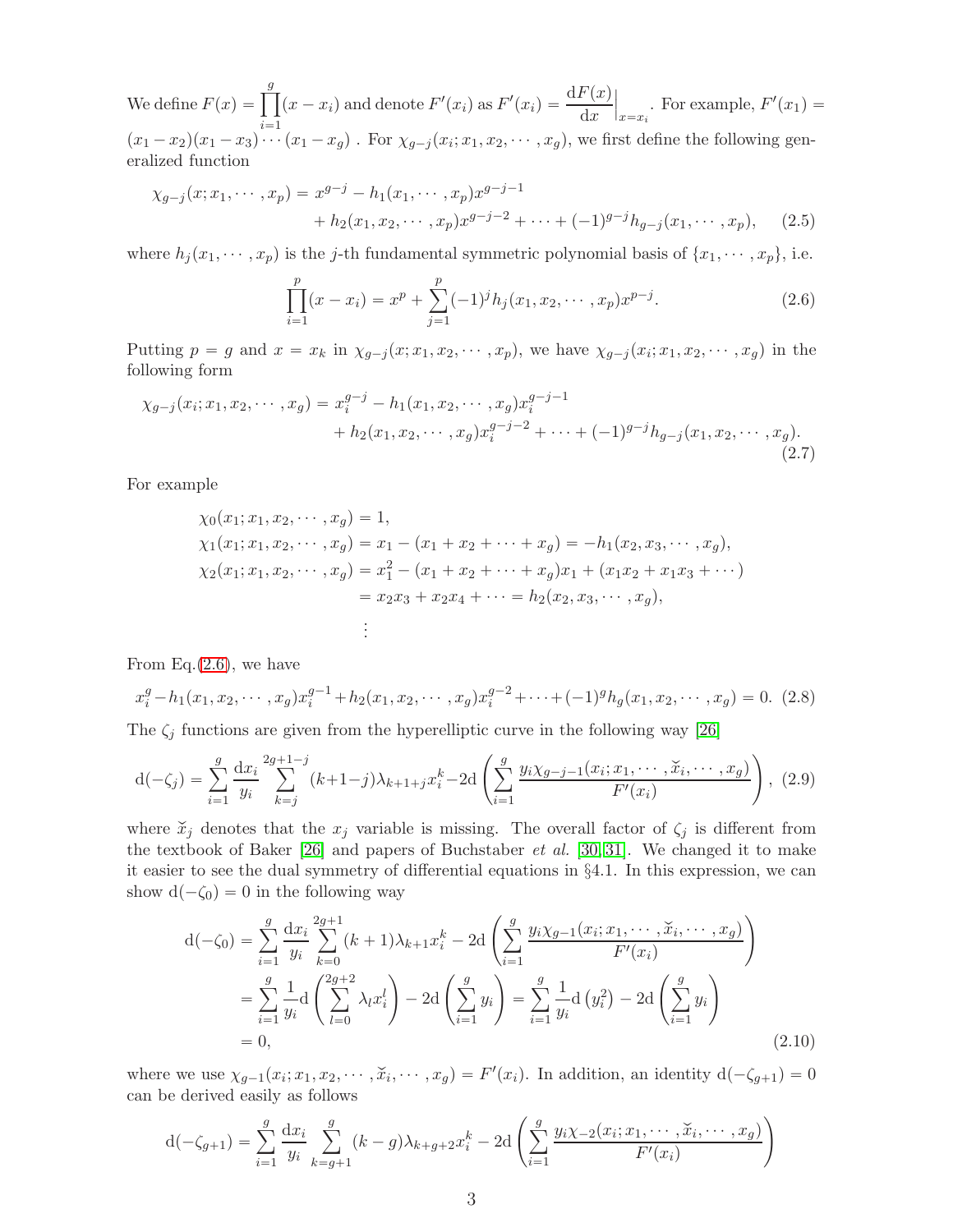$$
=0,\t(2.11)
$$

because there is no such sum of k and we have  $\chi_{-2} = 0$ . These  $\zeta_j(u_1, u_2, \dots, u_g)$  satisfy the integrability condition

<span id="page-3-4"></span><span id="page-3-1"></span>
$$
\frac{\partial \left( -\zeta_j(u_1, u_2, \cdots, u_g) \right)}{\partial u_k} = \frac{\partial \left( -\zeta_k(u_1, u_2, \cdots, u_g) \right)}{\partial u_j}.
$$
\n(2.12)

In the Baker's textbook [\[26\]](#page-17-17), the expression of the second term of the r.h.s of Eq.[\(2.9\)](#page-2-1) is misleading.<sup>[2](#page-3-0)</sup>  $\wp_{jk}(u_1, u_2, \cdots, u_g)$  functions are given from the above  $\zeta_j(u_1, u_2, \cdots, u_g)$  functions in the form

$$
\wp_{jk}(u_1, u_2, \cdots, u_g) = \wp_{kj}(u_1, u_2, \cdots, u_g) = \frac{\partial \left( -\zeta_j(u_1, u_2, \cdots, u_g) \right)}{\partial u_k}.
$$
 (2.13)

By using  $Eq.(2.10)$  $Eq.(2.10)$  and  $Eq.(2.11)$  $Eq.(2.11)$ , we have

$$
\wp_{k0} = \wp_{k,g+1} = 0, \quad (1 \le k \le g). \tag{2.14}
$$

These  $\zeta_j$ ,  $\wp_{jk}$  and  $\wp_{jklm}$  are given by the hyperelliptic  $\sigma$  function in the form<sup>[3](#page-3-2)</sup>

$$
-\zeta_j = \frac{\partial(-\log \sigma)}{\partial u_j}, \quad \wp_{jk} = \frac{\partial^2(-\log \sigma)}{\partial u_j \partial u_k}, \quad \text{and} \quad \wp_{jklm} = \frac{\partial^4(-\log \sigma)}{\partial u_j \partial u_k \partial u_l \partial u_m}, \quad \text{etc...}
$$

For the Weierstrass type, i.e.  $\lambda_{2g+2} = 0$ , we have  $d(-\zeta_g) = \lambda_{2g+1} \sum_{j=1}^{g}$  $\sum_{i=1}$  $x_i^g$  $\int_{i}^{g} dx_i$  $\frac{d}{y_i}$ , which gives

$$
\widehat{\wp}_{gg}(u_1, u_2, \cdots, u_g) = \frac{1}{\lambda_{2g+1}} \wp_{gg}(u_1, u_2, \cdots, u_g) = h_1(x_1, x_2, \cdots, x_g),\tag{2.15}
$$

$$
\hat{\wp}_{g,g-1}(u_1, u_2, \cdots, u_g) = \frac{1}{\lambda_{2g+1}} \wp_{g,g-1}(u_1, u_2, \cdots, u_g) = -h_2(x_1, x_2, \cdots, x_g),
$$
\n(2.16)

$$
\widehat{\wp}_{g1}(u_1, u_2, \cdots, u_g) = \frac{1}{\lambda_{2g+1}} \wp_{g1}(u_1, u_2, \cdots, u_g) = (-1)^{g-1} h_g(x_1, x_2, \cdots, x_g), \quad (2.17)
$$

by using

<span id="page-3-3"></span>
$$
\sum_{i=1}^{g} \frac{x_i^g \chi_{g-j}(x_i; x_1, x_2, \cdots, x_g)}{F'(x_i)} = (-1)^{g-j} h_{g-j+1}(x_1, x_2, \cdots, x_g). \tag{2.18}
$$

Then we have

<span id="page-3-5"></span>
$$
x_i^g = \sum_{j=1}^g \hat{\wp}_{gj} x_i^{j-1} = \hat{\wp}_{gg} x_i^{g-1} + \hat{\wp}_{g,g-1} x_i^{g-2} + \dots + \hat{\wp}_{g2} x_i + \hat{\wp}_{g1}.
$$
 (2.19)

We can easily show Eq.[\(2.4\)](#page-1-0) and Eq.[\(2.18\)](#page-3-3) by using Eq.[\(2.7\)](#page-2-3), Eq.[\(2.8\)](#page-2-4) and the following relation [\[34\]](#page-18-5)

$$
\sum_{i=1}^{g} \frac{x_i^{j-1}}{F'(x_i)} = \delta_{jg}, \qquad (1 \le j \le g). \tag{2.20}
$$

In this way, we have  $d(-\zeta_g) = \sum_{i=1}^g$  $\overline{j=1}$  $\wp_{gj}du_j$ . For other  $\wp_{ij}$ , we must use  $\zeta_j$ , which satisfies the integrability condition Eq.[\(2.12\)](#page-3-4).

<span id="page-3-0"></span><sup>&</sup>lt;sup>2</sup>In the 1897 edition of the textbook of Baker [\[26\]](#page-17-17), the expression of p.320 in §214 is correct, but the expression of p.321 in §215 is wrong. If we use the exprssion of p.321 in §215, the integrability condition Eq.[\(2.12\)](#page-3-4) is not satisfied.

<span id="page-3-2"></span><sup>&</sup>lt;sup>3</sup>We do not use the explicit form of the  $\sigma$  function later, but we give the expression of  $\zeta_j$ ,  $\wp_{jk}$  and  $\wp_{jklm}$  using the  $\sigma$  function just only for the explanation of the index i, jk, jklm. For the definition of the  $\sigma$  function, see for example papers of Buchstaber et al. [\[30,](#page-18-4) [31\]](#page-18-1).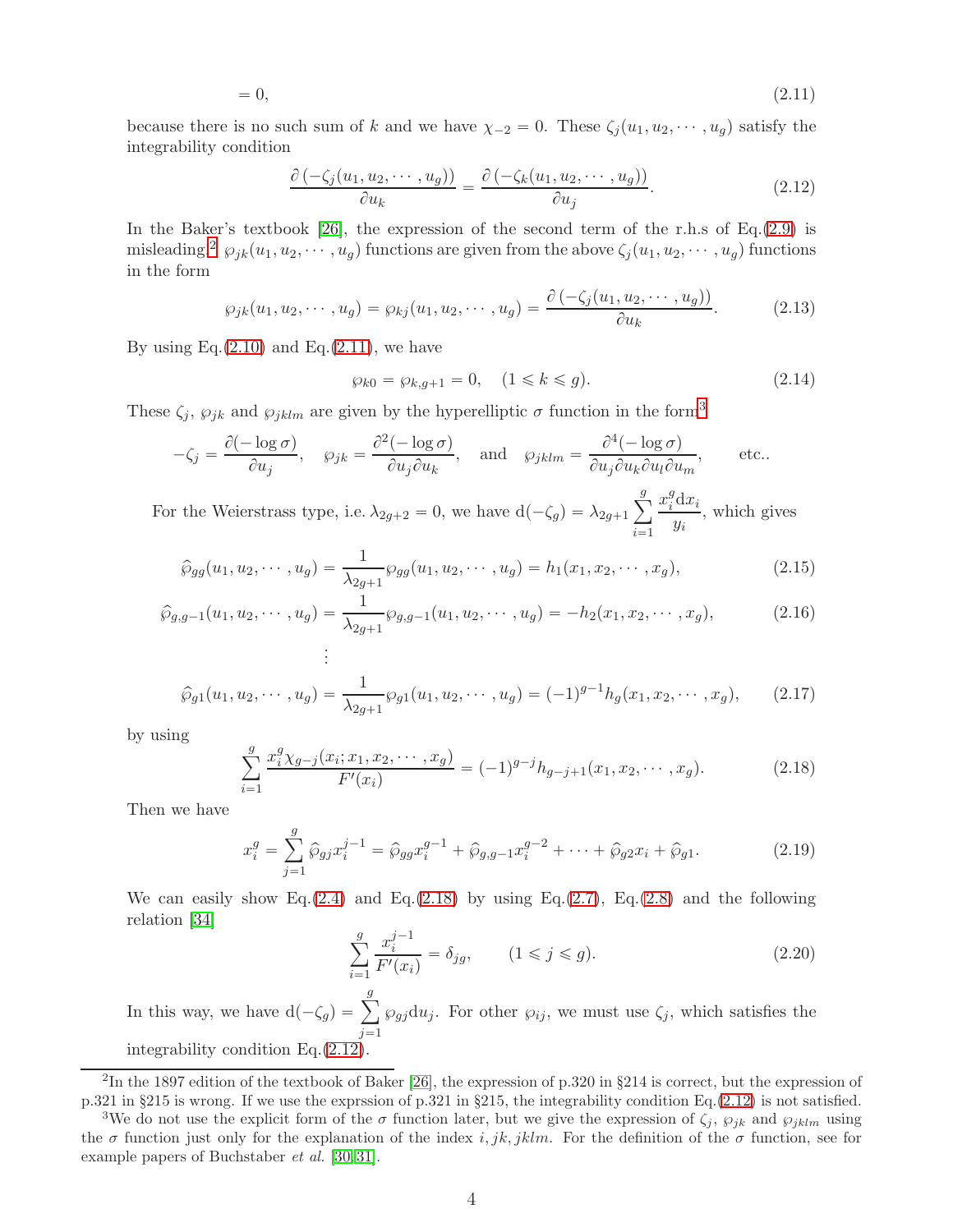### 2.2 Differential equations of genus two hyperelliptic  $\wp$  functions

We here review the genus two hyperelliptic  $\wp$  function. The hyperelliptic curve in this case is given by

<span id="page-4-3"></span>
$$
C: \quad y_i^2 = \lambda_6 x_i^6 + \lambda_5 x_i^5 + \lambda_4 x_i^4 + \lambda_3 x_i^3 + \lambda_2 x_i^2 + \lambda_1 x_i + \lambda_0, \quad (i = 1, 2). \tag{2.21}
$$

The Jacobi's inversion problem consists of solving the following system

$$
du_1 = \frac{dx_1}{y_1} + \frac{dx_2}{y_2}, \qquad du_2 = \frac{x_1 dx_1}{y_1} + \frac{x_2 dx_2}{y_2}.
$$
 (2.22)

Then we have

<span id="page-4-0"></span>
$$
\frac{\partial x_1}{\partial u_2} = \frac{y_1}{x_1 - x_2}, \qquad \frac{\partial x_2}{\partial u_2} = -\frac{y_2}{x_1 - x_2}, \qquad \frac{\partial x_1}{\partial u_1} = -\frac{x_2 y_1}{x_1 - x_2}, \qquad \frac{\partial x_2}{\partial u_1} = \frac{x_1 y_2}{x_1 - x_2}.
$$
 (2.23)

In this case,

$$
d(-\zeta_2) = \sum_{i=1}^{2} \frac{\left(2\lambda_6 x_i^3 + \lambda_5 x_i^2\right) dx_i}{y_i},\tag{2.24}
$$

$$
d(-\zeta_1) = \sum_{i=1}^2 \frac{\left(4\lambda_6 x_i^4 + 3\lambda_5 x_i^3 + 2\lambda_4 x_i^2 + \lambda_3 x_i\right) dx_i}{y_i} - 2d\left(\frac{y_1 - y_2}{x_1 - x_2}\right). \tag{2.25}
$$

For these  $\zeta_1$  and  $\zeta_2$ , we have checked the integrability condition  $\partial \zeta_1/\partial u_2 = \partial \zeta_2/\partial u_1$ . We use the useful functions  $\hat{\wp}_{22}$ ,  $\hat{\wp}_{21}$  and  $\hat{\wp}_{11}$  of the form

$$
\hat{\wp}_{22} = \frac{1}{\lambda_5} \wp_{22} = \frac{1}{\lambda_5} \frac{\partial (-\zeta_2)}{\partial u_2} = x_1 + x_2 + \frac{2\lambda_6}{\lambda_5} \left( x_1^2 + x_1 x_2 + x_2^2 \right),\tag{2.26}
$$

$$
\hat{\wp}_{21} = \frac{1}{\lambda_5} \wp_{21} = \frac{1}{\lambda_5} \frac{\partial (-\zeta_2)}{\partial u_1} = -x_1 x_2 - \frac{2\lambda_6}{\lambda_5} x_1 x_2 (x_1 + x_2), \qquad (2.27)
$$

$$
\widehat{\wp}_{11} = \frac{1}{\lambda_5} \wp_{11} = \frac{1}{\lambda_5} \frac{\partial (-\zeta_1)}{\partial u_1} = \frac{1}{\lambda_5} \frac{F(x_1, x_2) - 2y_1 y_2}{(x_1 - x_2)^2} + \frac{2\lambda_6}{\lambda_5} x_1^2 x_2^2,
$$
\n(2.28)

where

$$
F(x_1, x_2) = 2\lambda_6 x_1^3 x_2^3 + \lambda_5 x_1^2 x_2^2 (x_1 + x_2) + 2\lambda_4 x_1^2 x_2^2
$$
  
+  $\lambda_3 x_1 x_2 (x_1 + x_2) + 2\lambda_2 x_1 x_2 + \lambda_1 (x_1 + x_2) + 2\lambda_0$ .

Defining  $\hat{\wp}_{22} = x_1 + x_2, \hat{\wp}_{21} = -x_1x_2$ , we have

<span id="page-4-1"></span>
$$
\hat{\wp}_{22} = \mathring{\wp}_{22} + \frac{2\lambda_6}{\lambda_5} (\mathring{\wp}_{22}^2 + \mathring{\wp}_{21}),\tag{2.29}
$$

<span id="page-4-2"></span>
$$
\hat{\wp}_{21} = \mathring{\wp}_{21} + \frac{2\lambda_6}{\lambda_5} \mathring{\wp}_{21} \mathring{\wp}_{22}.
$$
\n(2.30)

Then we can express  $\hat{\varphi}_{22}$  and  $\hat{\varphi}_{21}$  as infinite power series of  $\hat{\varphi}_{22}$  and  $\hat{\varphi}_{21}$ . By using Eqs.[\(2.23\)](#page-4-0),  $(2.26)-(2.30)$  $(2.26)-(2.30)$  $(2.26)-(2.30)$  and with the help of REDUCE, we have the differential equation for  $\hat{\wp}_{22}$  in the form

$$
\frac{\partial^2 \hat{\wp}_{22}}{\partial u_2^2} = \frac{3}{2} \lambda_5 \hat{\wp}_{22}^2 + \lambda_4 \hat{\wp}_{22} + \lambda_5 \hat{\wp}_{21} + 3\lambda_6 \hat{\wp}_{11} + \frac{1}{2} \lambda_3 \n+ \frac{2\lambda_6}{\lambda_5} \left( \lambda_6 \left( 3\hat{\wp}_{22}^4 + 6\hat{\wp}_{22}^2 \hat{\wp}_{21} - 3\hat{\wp}_{21}^2 \right) + \lambda_5 \left( 3\hat{\wp}_{22}^3 + 3\hat{\wp}_{22} \hat{\wp}_{21} \right) + 3\lambda_4 \hat{\wp}_{22}^2 + 3\lambda_3 \hat{\wp}_{22} + 2\lambda_2 \right).
$$
\n(2.31)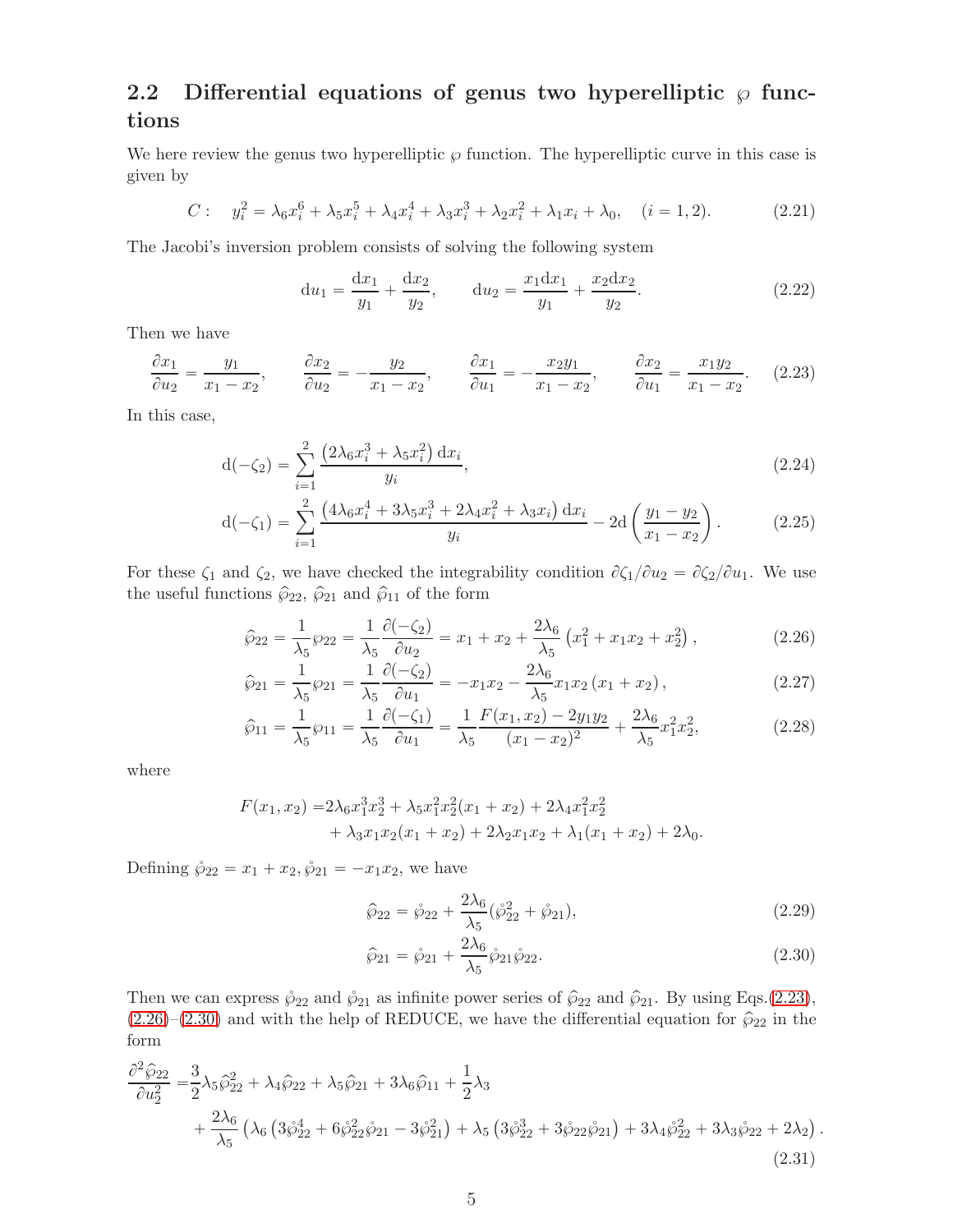In order that the differential equation becomes the polynomial type of  $\hat{\wp}_{22}$  and  $\hat{\wp}_{21}$  but not infinite series of these, we must put  $\lambda_6 = 0$ <sup>[4](#page-5-0)</sup>

Then we have

$$
\frac{1}{\lambda_5} \wp_{22} = \hat{\wp}_{22} = \hat{\wp}_{22} = x_1 + x_2,\tag{2.32}
$$

$$
\frac{1}{\lambda_5} \wp_{21} = \hat{\wp}_{21} = \hat{\wp}_{21} = -x_1 x_2,\tag{2.33}
$$

<span id="page-5-3"></span><span id="page-5-1"></span>
$$
\frac{1}{\lambda_5} \wp_{11} = \widehat{\wp}_{11} = \frac{1}{\lambda_5} \frac{F(x_1, x_2)|_{\lambda_6 = 0} - 2y_1 y_2}{(x_1 - x_2)^2}.
$$
\n(2.34)

By using the analogy of the differential equation of Weierstrass  $\wp$  function in the form  $d^2\varphi(x)/dx^2 = 6\varphi^2(x) - g_2/2$ , with the help of REDUCE, we have the following differential equations [\[28\]](#page-17-16)

1) 
$$
\wp_{2222} - \frac{3}{2} \wp_{22}^2 = \lambda_5 \wp_{21} + \lambda_4 \wp_{22} + \frac{1}{2} \lambda_5 \lambda_3,
$$
 (2.35)

$$
2) \quad \wp_{2221} - \frac{3}{2} \wp_{22} \wp_{21} = -\frac{1}{2} \lambda_5 \wp_{11} + \lambda_4 \wp_{21}, \tag{2.36}
$$

$$
3) \quad \wp_{2211} - \wp_{21}^2 - \frac{1}{2}\wp_{22}\wp_{11} = \frac{1}{2}\lambda_3\wp_{21},\tag{2.37}
$$

4) 
$$
\wp_{2111} - \frac{3}{2} \wp_{21} \wp_{11} = \lambda_2 \wp_{21} - \frac{1}{2} \lambda_1 \wp_{22} - \lambda_5 \lambda_0,
$$
 (2.38)

5) 
$$
\wp_{1111} - \frac{3}{2} \wp_{11}^2 = \lambda_2 \wp_{11} + \lambda_1 \wp_{21} - 3\lambda_0 \wp_{22} + \frac{1}{2} \lambda_3 \lambda_1 - 2\lambda_4 \lambda_0.
$$
 (2.39)

In addition to  $\lambda_6 = 0$ , which is necessary to obtain differential equations of polynomial type, we can always put  $\lambda_0 = 0$  by the constant shift of  $x_i$  in Eq.[\(2.21\)](#page-4-3), i.e.  $x_i \to x_i + a$  with  $\sum_{j=0}^{5} \lambda_j a^j = 0$ . Then, in the standard form of  $\lambda_0 = 0$ , we have some dual symmetry Eq.[\(2.35\)](#page-5-1)  $\leftrightarrow$  Eq.[\(2.39\)](#page-5-2), Eq.[\(2.36\)](#page-5-3)  $\leftrightarrow$  Eq.[\(2.38\)](#page-5-4) and Eq.[\(2.37\)](#page-5-5)  $\leftrightarrow$  Eq.(2.37) under du<sub>2</sub>  $\leftrightarrow \pm du_1$ ,  $\lambda_1 \leftrightarrow \lambda_5$ ,  $\lambda_2 \leftrightarrow \lambda_4$  and  $\lambda_3 \leftrightarrow \lambda_3$ .

If we differentiate Eq.[\(2.35\)](#page-5-1) with  $u_2$ , and identify  $\wp_{22}(u_1, u_2) \to u(x, t)$ , du<sub>2</sub>  $\to dx$  and  $du_1 \rightarrow dt$ , we have

<span id="page-5-6"></span><span id="page-5-5"></span><span id="page-5-4"></span><span id="page-5-2"></span>
$$
u_{xxx} - 3uu_x = \lambda_5 u_t + \lambda_4 u_x. \tag{2.40}
$$

We can eliminate  $\lambda_4 u_x$  by the constant shift of  $u \to u - \lambda_4/3$ , which gives the KdV equation  $\lambda_5 u_t - u_{xxx} + 3uu_x = 0$ . In the standard form of  $\lambda_0 = 0$ , as the result of the dual symmetry, by identifying  $\wp_{11}(u_1, u_2) \to u(x, t)$ ,  $du_1 \to dx$  and  $du_2 \to dt$ , we have another KdV equation

<span id="page-5-7"></span>
$$
u_{xxx} - 3uu_x = \lambda_2 u_x + \lambda_1 u_t, \tag{2.41}
$$

from Eq. $(2.39)$ .

We must notice that  $u(x, t) = \varphi_{xx}(x, t) = \partial_x^2(-\log \sigma(x, t))$ , expressed with the genus two hyperelliptic  $\sigma$  function, is the solution but not the wave type solution, because x and t comes in the combination  $X = x - vt$  (v: const.) in the wave type solution.

In this way, we have the KdV equation and another KdV equation. As the Lie group structure of genus two hyperelliptic differential equations, we have sub structure of  $SO(2,1)$ and another  $SO(2,1)$  because each KdV equations have the  $SO(2,1)$  Lie group structure,

<span id="page-5-0"></span><sup>&</sup>lt;sup>4</sup>For the general Jacobi type hyperelliptic curve with  $\lambda_{2g+2} \neq 0$ , the polynomial type differential equations is not for the hyperelliptic generalization of Weierstrass  $\wp$  function of the form  $d^2\wp(x)/dx^2 = 6\wp^2(x) - g_2/2$ , but for those of Jacobi's sn function of the form  $d^2 \text{sn}(x)/dx^2 = -(1 + k^2)\text{sn}(x) + 2k^2\text{sn}^3(x)$ , which corresponds to the mKdV equation.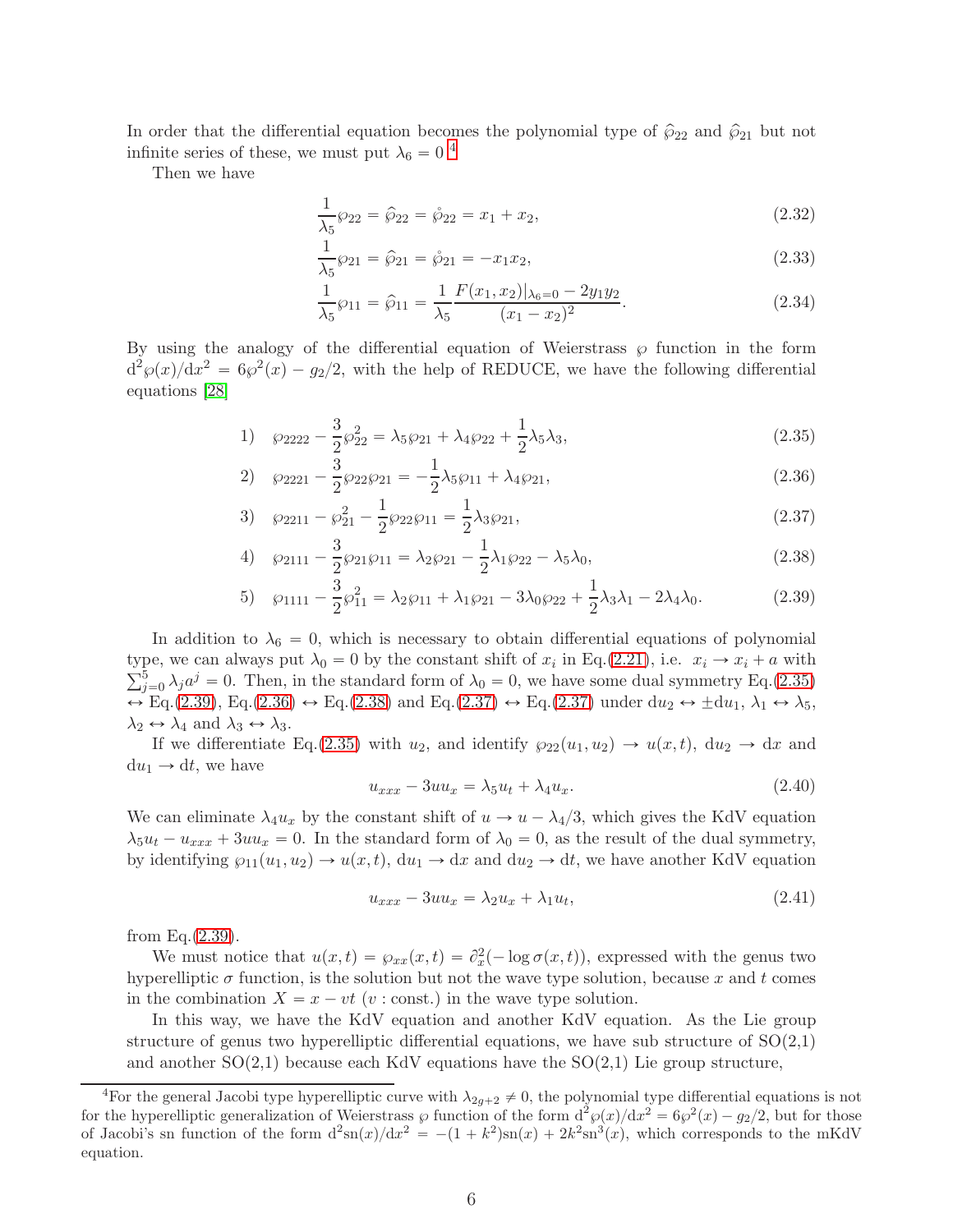### 2.3 Differential equations of genus three hyperelliptic  $\wp$  functions

We now move to the genus three case. The hyperelliptic curve in this case is given by

$$
C: \t y_i^2 = \sum_{k=0}^8 \lambda_k x_i^k, \t (i = 1, 2, 3).
$$
\t(2.42)

The Jacobi's inversion problem consists of solving the following system

$$
du_1 = \sum_{i=1}^3 \frac{dx_i}{y_i}, \qquad du_2 = \sum_{i=1}^3 \frac{x_i dx_i}{y_i}, \qquad du_3 = \sum_{i=1}^3 \frac{x_i^2 dx_i}{y_i}.
$$
 (2.43)

Then we have

$$
\frac{\partial x_1}{\partial u_3} = \frac{y_1}{(x_1 - x_2)(x_1 - x_3)}, \quad \frac{\partial x_1}{\partial u_2} = -\frac{(x_2 + x_3)y_1}{(x_1 - x_2)(x_1 - x_3)}, \quad \frac{\partial x_1}{\partial u_1} = \frac{x_2 x_3 y_1}{(x_1 - x_2)(x_1 - x_3)},\tag{2.44}
$$

and  ${x_1, x_2, x_3}, {y_1, y_2, y_3}$  cyclic permutation. In this case,

$$
d(-\zeta_3) = \sum_{i=1}^3 \frac{(2\lambda_8 x_i^4 + \lambda_7 x_i^3) dx_i}{y_i},
$$
\n
$$
d(-\zeta_2) = \sum_{i=1}^3 \frac{(4\lambda_8 x_i^5 + 3\lambda_7 x_i^4 + 2\lambda_6 x_i^3 + \lambda_5 x_i^2) dx_i}{y_i}
$$
\n
$$
- 2d\left(\frac{y_1}{(x_1 - x_2)(x_1 - x_3)} + \frac{y_2}{(x_2 - x_1)(x_2 - x_3)} + \frac{y_3}{(x_3 - x_1)(x_3 - x_2)}\right),
$$
\n
$$
d(-\zeta_1) = \sum_{i=1}^3 \frac{(6\lambda_8 x_i^6 + 5\lambda_7 x_i^5 + 4\lambda_6 x_i^4 + 3\lambda_5 x_i^3 + 2\lambda_4 x_i^2 + \lambda_3 x_i) dx_i}{y_i}
$$
\n
$$
- 2d\left(\frac{(x_1 - x_2 - x_3)y_1}{(x_1 - x_2)(x_1 - x_3)} + \frac{(x_2 - x_3 - x_1)y_2}{(x_2 - x_1)(x_2 - x_3)} + \frac{(x_3 - x_1 - x_2)y_3}{(x_3 - x_1)(x_3 - x_2)}\right).
$$
\n(2.47)

For these  $\zeta_3$ ,  $\zeta_2$  and  $\zeta_1$ , we have checked the integrability condition  $\partial \zeta_i/\partial u_j = \partial \zeta_j/\partial u_i$ ,  $(1 \leq \zeta_1/\zeta_2)$  $i < j \leq 3$ . Just as the same as the genus two case, in order that differential equations become of the polynomial type, we must put  $\lambda_8 = 0$ . In this case, we have

$$
d(-\zeta_3) = \lambda_7 \sum_{i=1}^3 \frac{x_i^3 dx_i}{y_i} = \sum_{j=1}^3 \wp_{3j} du_j,
$$
\n(2.48)

which gives

$$
\hat{\wp}_{33} = \frac{1}{\lambda_7} \wp_{33} = \frac{1}{\lambda_7} \frac{\partial(-\zeta_3)}{\partial u_3} = x_1 + x_2 + x_3,\tag{2.49}
$$

$$
\hat{\wp}_{32} = \frac{1}{\lambda_7} \wp_{32} = \frac{1}{\lambda_7} \frac{\partial(-\zeta_3)}{\partial u_2} = -(x_1 x_2 + x_2 x_3 + x_3 x_1),\tag{2.50}
$$

<span id="page-6-0"></span>
$$
\hat{\wp}_{31} = \frac{1}{\lambda_7} \wp_{31} = \frac{1}{\lambda_7} \frac{\partial (-\zeta_3)}{\partial u_1} = x_1 x_2 x_3.
$$
\n(2.51)

Then we have the following differential equations [\[29](#page-18-0)[–31\]](#page-18-1)

1) 
$$
\wp_{3333} - \frac{3}{2} \wp_{33}^2 = \lambda_7 \wp_{32} + \lambda_6 \wp_{33} + \frac{1}{2} \lambda_7 \lambda_5,
$$
 (2.52)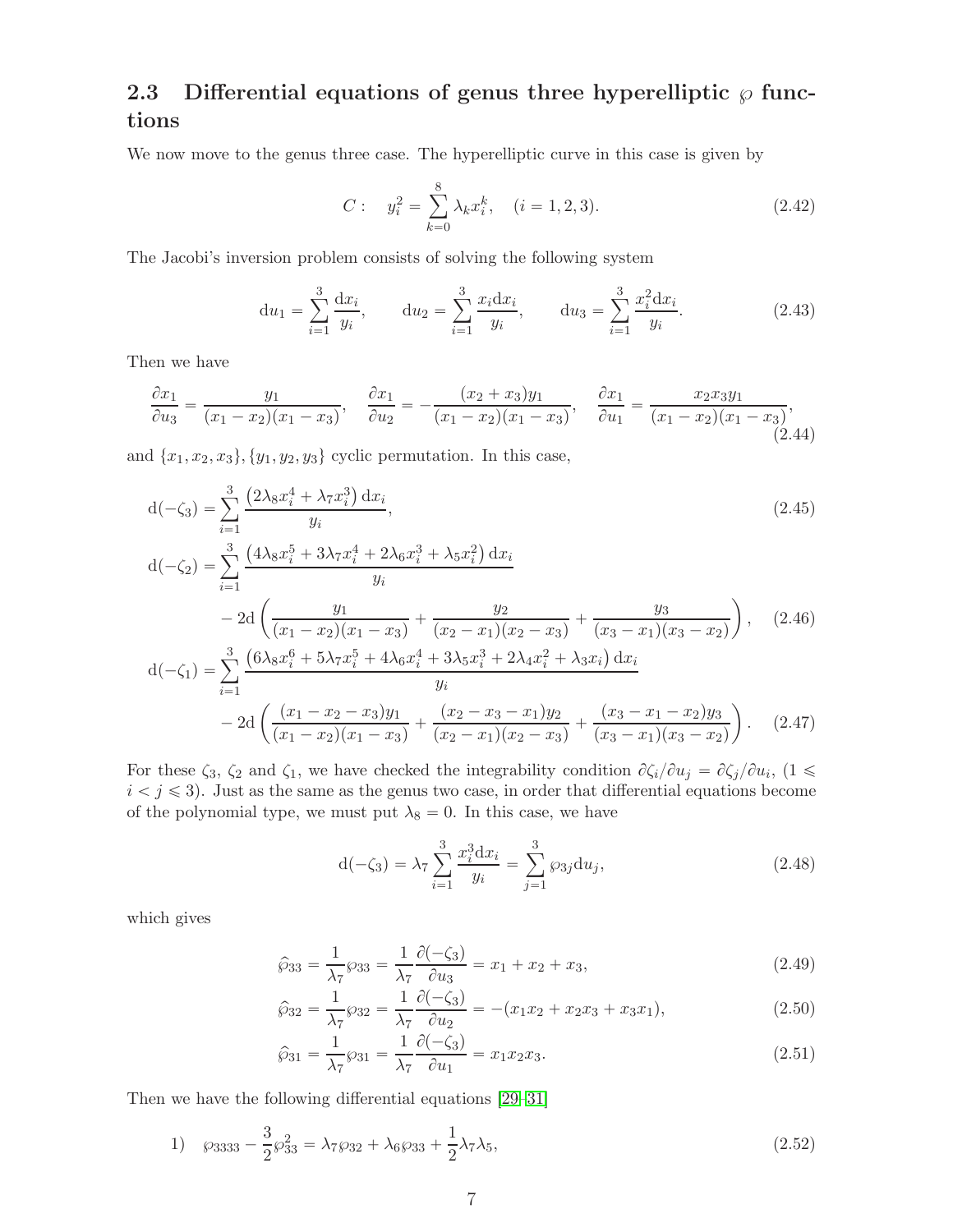<span id="page-7-1"></span>
$$
2) \quad \wp_{3332} - \frac{3}{2}\wp_{33}\wp_{32} = \frac{3}{2}\lambda_7\wp_{31} - \frac{1}{2}\lambda_7\wp_{22} + \lambda_6\wp_{32},\tag{2.53}
$$

<span id="page-7-3"></span>
$$
3) \quad \wp_{3331} - \frac{3}{2}\wp_{33}\wp_{31} = -\frac{1}{2}\lambda_7\wp_{21} + \lambda_6\wp_{31},\tag{2.54}
$$

4) 
$$
\wp_{3322} - \frac{1}{2} \wp_{33} \wp_{22} - \wp_{32}^2 = -\frac{1}{2} \lambda_7 \wp_{21} + \lambda_6 \wp_{31} + \frac{1}{2} \lambda_5 \wp_{32},
$$
 (2.55)

5) 
$$
\wp_{3321} - \frac{1}{2} \wp_{33} \wp_{21} - \wp_{32} \wp_{31} = \frac{1}{2} \lambda_5 \wp_{31},
$$
 (2.56)

6) 
$$
\wp_{3311} - \frac{1}{2} \wp_{33} \wp_{11} - \wp_{31}^2 = \frac{1}{2} \Delta,
$$
 (2.57)

7) 
$$
\wp_{3222} - \frac{3}{2} \wp_{32} \wp_{22} = -\frac{3}{2} \lambda_7 \wp_{11} + \lambda_5 \wp_{31} + \lambda_4 \wp_{32} - \frac{1}{2} \lambda_3 \wp_{33} - \lambda_7 \lambda_2, \tag{2.58}
$$

8) 
$$
\wp_{3221} - \frac{1}{2} \wp_{31} \wp_{22} - \wp_{32} \wp_{21} = -\frac{1}{2} \Delta + \lambda_4 \wp_{31} - \frac{1}{2} \lambda_7 \lambda_1, \tag{2.59}
$$

<span id="page-7-4"></span>9) 
$$
\wp_{3211} - \frac{1}{2} \wp_{32} \wp_{11} - \wp_{31} \wp_{21} = \frac{1}{2} \lambda_3 \wp_{31} - \lambda_7 \lambda_0,
$$
 (2.60)

10) 
$$
\wp_{3111} - \frac{3}{2} \wp_{31} \wp_{11} = \lambda_2 \wp_{31} - \frac{1}{2} \lambda_1 \wp_{32} + \lambda_0 \wp_{33},
$$
 (2.61)

11) 
$$
\wp_{2222} - \frac{3}{2} \wp_{22}^2 = 3\Delta - 3\lambda_6 \wp_{11} + \lambda_5 \wp_{21} + \lambda_4 \wp_{22} + \lambda_3 \wp_{32} - 3\lambda_2 \wp_{33} - 2\lambda_6 \lambda_2 + \frac{1}{2} \lambda_5 \lambda_3 - \frac{3}{2} \lambda_7 \lambda_1,
$$
\n(2.62)

12) 
$$
\wp_{2221} - \frac{3}{2} \wp_{22} \wp_{21} = -\frac{1}{2} \lambda_5 \wp_{11} + \lambda_4 \wp_{21} + \lambda_3 \wp_{31} - \frac{3}{2} \lambda_1 \wp_{33} - 2 \lambda_7 \lambda_0 - \lambda_6 \lambda_1, \qquad (2.63)
$$

13) 
$$
\wp_{2211} - \frac{1}{2} \wp_{22} \wp_{11} - \wp_{21}^2 = \frac{1}{2} \lambda_3 \wp_{21} + \lambda_2 \wp_{31} - \frac{1}{2} \lambda_1 \wp_{32} - 2 \lambda_0 \wp_{33} - 2 \lambda_6 \lambda_0, \tag{2.64}
$$

14) 
$$
\wp_{2111} - \frac{3}{2} \wp_{21} \wp_{11} = \lambda_2 \wp_{21} + \frac{3}{2} \lambda_1 \wp_{31} - \frac{1}{2} \lambda_1 \wp_{22} - 2 \lambda_0 \wp_{32} - \lambda_5 \lambda_0,
$$
 (2.65)

15) 
$$
\wp_{1111} - \frac{3}{2} \wp_{11}^2 = \lambda_2 \wp_{11} + \lambda_1 \wp_{21} + 4\lambda_0 \wp_{31} - 3\lambda_0 \wp_{22} - 2\lambda_4 \lambda_0 + \frac{1}{2} \lambda_3 \lambda_1, \tag{2.66}
$$

where  $\Delta = \wp_{32} \wp_{21} - \wp_{31} \wp_{22} - \wp_{33} \wp_{11} + \wp_{31}^2$ .

Just as in genus two case, if we take  $\lambda_0 = 0$  as the standard form of the hyperelliptic curve, the set of differential equations have some dual symmetry  $Eq.(2.52) \leftrightarrow Eq.(2.66)$  $Eq.(2.52) \leftrightarrow Eq.(2.66)$  $Eq.(2.52) \leftrightarrow Eq.(2.66)$  $Eq.(2.52) \leftrightarrow Eq.(2.66)$ ,  $Eq.(2.53)$  $Eq.(2.53)$  $\leftrightarrow$  Eq.[\(2.65\)](#page-7-2), Eq.[\(2.54\)](#page-7-3)  $\leftrightarrow$  Eq.[\(2.61\)](#page-7-4), etc., under  $u_3 \leftrightarrow \pm u_1, u_2 \leftrightarrow \pm u_2, \lambda_1 \leftrightarrow \lambda_7, \lambda_2 \leftrightarrow \lambda_6$  $\lambda_3 \leftrightarrow \lambda_5$  and  $\lambda_4 \leftrightarrow \lambda_4$ . In this standard form of  $\lambda_0 = 0$ , Eq.[\(2.52\)](#page-6-0) and Eq.[\(2.66\)](#page-7-0) become KdV equation Eq.[\(2.40\)](#page-5-6) with  $\lambda_j \rightarrow \lambda_{j+2}$  and another KdV equation Eq.[\(2.41\)](#page-5-7), respectively.

While if we take  $\lambda_1 = 0$  as the standard form, by identifying  $\wp_{11} \to u$ ,  $du_1 \to dx$ ,  $du_2 \to dy$ and  $du_3 \rightarrow dt$ , by differentiating Eq.[\(2.66\)](#page-7-0) with  $u_1$  twice, we have KP equation

<span id="page-7-6"></span><span id="page-7-5"></span><span id="page-7-2"></span><span id="page-7-0"></span>
$$
\left(u_{xxx} - 3uu_x - \lambda_2 u_x - 4\lambda_0 u_t\right)_x = -3\lambda_0 u_{yy}.\tag{2.67}
$$

In this way, Eq.[\(2.66\)](#page-7-0) becomes the KdV equation in the  $\lambda_0 = 0$  standard form, and the same Eq.[\(2.66\)](#page-7-0) becomes the KP equation in the  $\lambda_1 = 0$  standard form. Then the difference of the KdV equation and the KP equation comes from the choice of standard form of the hyperelliptic curve. Therefore, the KdV equation and the KP equation belong to the same family in this approach.

By differentiating Eq.  $(2.62)$  with  $u_2$  twice, we have the following three variables differential equation

$$
\left(u_{xxx} - 3uu_x - \lambda_4 u_x - \lambda_5 u_t\right)_x = 3\Delta_{xx} - 3\lambda_6 u_{tt} + \lambda_3 u_{xy} - 3\lambda_2 u_{yy},\tag{2.68}
$$

by identifying  $\wp_{22} \to u$ ,  $du_1 \to dt$ ,  $du_2 \to dx$  and  $du_3 \to dy$ . If we consider the special hyperelliptic curve with  $\lambda_6 = 0$  and  $\lambda_3 = 0$ , Eq.[\(2.67\)](#page-7-6) becomes the KP equation except  $\Delta_{xx}$ term in the form

$$
\left(u_{xxx} - 3uu_x - \lambda_4 u_x - \lambda_5 u_t\right)_x + 3\lambda_2 u_{yy} = 3\Delta_{xx},\tag{2.69}
$$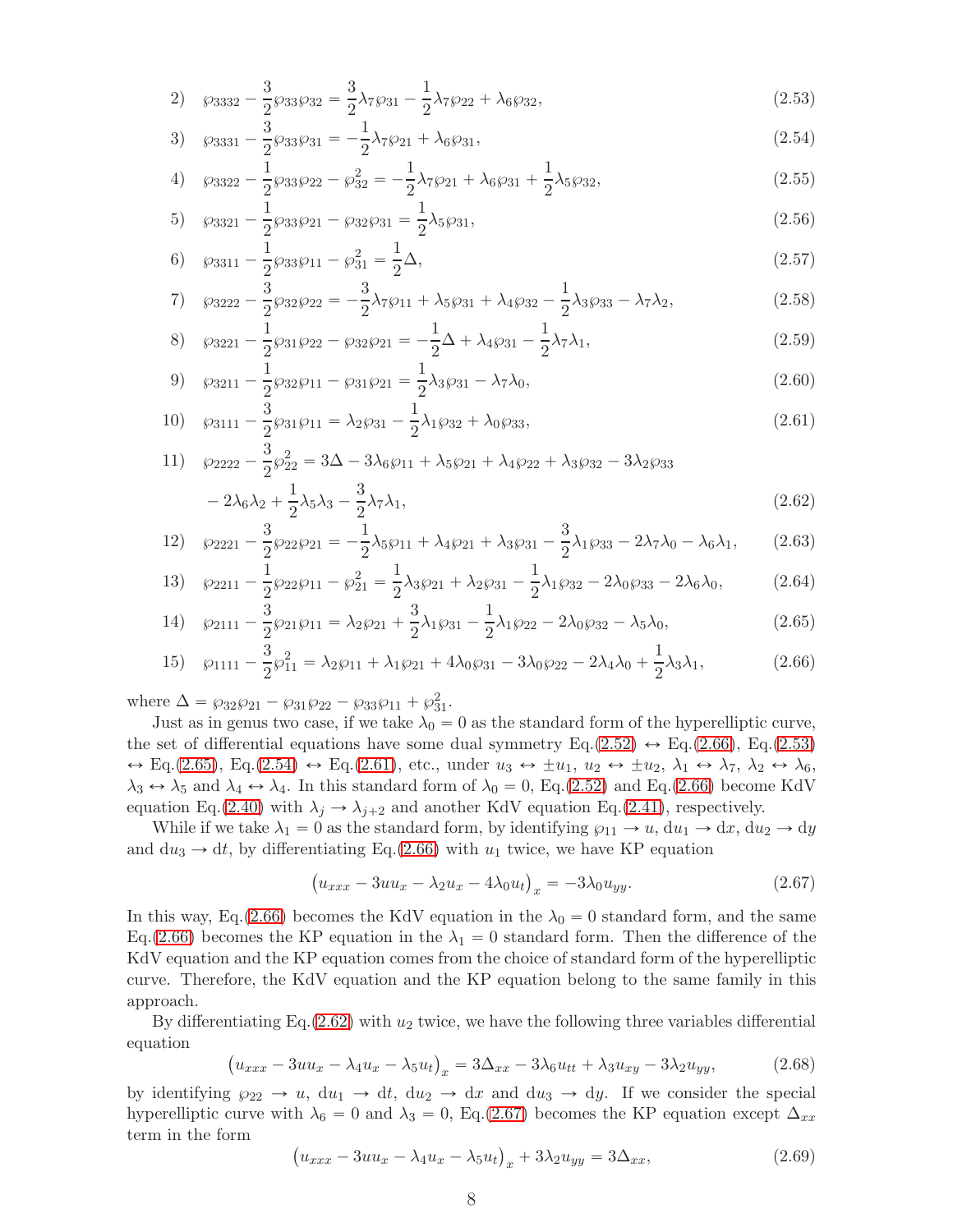and we have checked that  $\Delta_{xx} \neq 0$  even for this special hyperelliptic curve. Then we have three variables new type integrable differential equation, which is KP type but is different from KP equation itself.

## 3 Differential Equations of Genus Four Hyperelliptic  $\wp$  Functions

Now let us consider the genus four case. The hyperelliptic curve in this case is given by

$$
C: \t y_i^2 = \sum_{k=0}^{10} \lambda_k x_i^k, \t (i = 1, 2, 3, 4). \t (3.1)
$$

The Jacobi's inversion problem consists of solving the following system

$$
du_1 = \sum_{i=1}^4 \frac{dx_i}{y_i}, \qquad du_2 = \sum_{i=1}^4 \frac{x_i dx_i}{y_i}, \qquad du_3 = \sum_{i=1}^4 \frac{x_i^2 dx_i}{y_i}, \qquad du_4 = \sum_{i=1}^4 \frac{x_i^3 dx_i}{y_i}.
$$
 (3.2)

Then we have

$$
\frac{\partial x_1}{\partial u_4} = \frac{y_1}{(x_1 - x_2)(x_1 - x_3)(x_1 - x_4)}, \qquad \frac{\partial x_1}{\partial u_3} = -\frac{(x_2 + x_3 + x_4)y_1}{(x_1 - x_2)(x_1 - x_3)(x_1 - x_4)}, \n\frac{\partial x_1}{\partial u_2} = \frac{(x_2x_3 + x_3x_4 + x_4x_2)y_1}{(x_1 - x_2)(x_1 - x_4)}, \qquad \frac{\partial x_1}{\partial u_1} = -\frac{x_2x_3x_4y_1}{(x_1 - x_2)(x_1 - x_3)(x_1 - x_4)},
$$
\n(3.3)

and  ${x_1, x_2, x_3, x_4}, {y_1, y_2, y_3, y_4}$  cyclic permutation. In this case,

$$
d(-\zeta_4) = \sum_{i=1}^{4} \frac{(2\lambda_{10}x_i^5 + \lambda_9x_i^4) dx_i}{y_i},
$$
\n
$$
d(-\zeta_3) = \sum_{i=1}^{4} \frac{(4\lambda_{10}x_i^6 + 3\lambda_9x_i^5 + 2\lambda_8x_i^4 + \lambda_7x_i^3) dx_i}{y_i}
$$
\n
$$
- 2d\left(\frac{y_1}{(x_1 - x_2)(x_1 - x_3)(x_1 - x_4)} + \frac{y_2}{(x_2 - x_1)(x_2 - x_3)(x_2 - x_4)} + \frac{y_3}{(x_3 - x_1)(x_3 - x_2)(x_3 - x_4)} + \frac{y_4}{(x_4 - x_1)(x_4 - x_2)(x_4 - x_3)}\right),
$$
\n
$$
d(-\zeta_2) = \sum_{i=1}^{4} \frac{(6\lambda_{10}x_i^7 + 5\lambda_9x_i^6 + 4\lambda_8x_i^5 + 3\lambda_7x_i^4 + 2\lambda_6x_i^3 + \lambda_5x_i^2) dx_i}{y_i}
$$
\n
$$
- 2d\left(\frac{(x_1 - x_2 - x_3 - x_4)y_1}{(x_1 - x_2)(x_1 - x_3)(x_1 - x_4)} + \frac{(x_2 - x_3 - x_4 - x_1)y_2}{(x_2 - x_1)(x_2 - x_3)(x_2 - x_4)} + \frac{(x_3 - x_4 - x_1 - x_2)y_3}{(x_3 - x_1)(x_3 - x_2)(x_3 - x_4)} + \frac{(x_4 - x_1 - x_2 - x_3)y_4}{(x_4 - x_1)(x_4 - x_2)(x_4 - x_3)}\right),
$$
\n
$$
d(-\zeta_1) = \sum_{i=1}^{4} \frac{(8\lambda_{10}x_i^8 + 7\lambda_9x_i^7 + 6\lambda_8x_i^6 + 5\lambda_7x_i^5 + 4\lambda_6x_i^4 + 3\lambda_5x_i^3 + 2\lambda_4x_i^2 + \lambda_3x_i) dx_i}{y_i}
$$
\n
$$
- 2d\left(\frac{(x_1^2 - x_1(x_2 + x_3 + x_4) + (x_2x
$$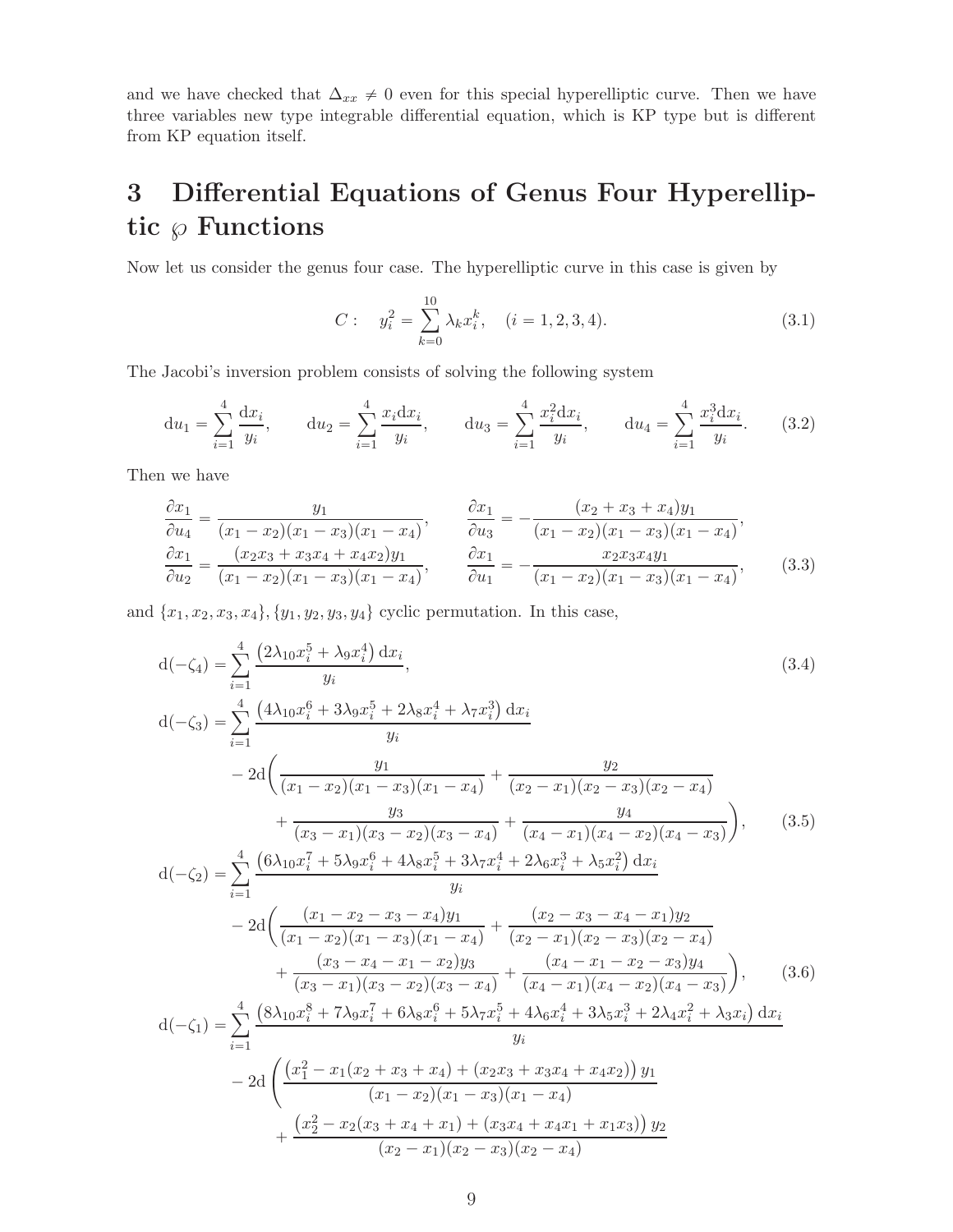$$
+\frac{\left(x_3^2-x_3(x_4+x_1+x_2)+\left(x_4x_1+x_1x_2+x_2x_4\right)\right)y_3}{(x_3-x_1)(x_3-x_2)(x_3-x_4)} +\frac{\left(x_4^2-x_4(x_1+x_2+x_3)+\left(x_1x_2+x_2x_3+x_3x_1\right)\right)y_4}{(x_4-x_1)(x_4-x_2)(x_4-x_3)}.
$$
\n(3.7)

For these  $\zeta_4$ ,  $\zeta_3$ ,  $\zeta_2$  and  $\zeta_1$ , we have checked the integrability condition  $\partial \zeta_i/\partial u_j = \partial \zeta_j/\partial u_i$ ,  $(1 \le i \le j \le 4)$ . Just as the same as the genus two and genus three cases, in order that differential equations become of the polynomial type, we must take  $\lambda_{10} = 0$ . In this case, we have

<span id="page-9-2"></span><span id="page-9-1"></span><span id="page-9-0"></span>
$$
d(-\zeta_4) = \lambda_9 \sum_{i=1}^4 \frac{x_i^4 dx_i}{y_i} = \sum_{j=1}^4 \wp_{4j} du_j,
$$
\n(3.8)

which gives

$$
\hat{\wp}_{44} = \frac{1}{\lambda_9} \wp_{44} = \frac{1}{\lambda_9} \frac{\partial (-\zeta_4)}{\partial u_4} = x_1 + x_2 + x_3 + x_4,\tag{3.9}
$$

$$
\hat{\wp}_{43} = \frac{1}{\lambda_9} \wp_{43} = \frac{1}{\lambda_9} \frac{\partial (-\zeta_4)}{\partial u_3} = -(x_1x_2 + x_1x_3 + x_1x_4 + x_2x_3 + x_2x_4 + x_3x_4),\tag{3.10}
$$

$$
\hat{\wp}_{42} = \frac{1}{\lambda_9} \wp_{42} = \frac{1}{\lambda_9} \frac{\partial (-\zeta_4)}{\partial u_2} = x_1 x_2 x_3 + x_1 x_2 x_4 + x_1 x_3 x_4 + x_2 x_3 x_4,\tag{3.11}
$$

$$
\hat{\wp}_{41} = \frac{1}{\lambda_9} \wp_{41} = \frac{1}{\lambda_9} \frac{\partial (-\zeta_4)}{\partial u_1} = -x_1 x_2 x_3 x_4.
$$
\n(3.12)

Then we have the following differential equations

1) 
$$
\wp_{4444} - \frac{3}{2}\wp_{44}^2 = \lambda_9 \wp_{43} + \lambda_8 \wp_{44} + \frac{1}{2}\lambda_9 \lambda_7,
$$
 (3.13)

2) 
$$
\wp_{4443} - \frac{3}{2}\wp_{44}\wp_{43} = \frac{3}{2}\lambda_9\wp_{42} - \frac{1}{2}\lambda_9\wp_{33} + \lambda_8\wp_{43},
$$
 (3.14)

$$
3) \quad \wp_{4442} - \frac{3}{2}\wp_{44}\wp_{42} = \frac{3}{2}\lambda_9\wp_{41} - \frac{1}{2}\lambda_9\wp_{32} + \lambda_8\wp_{42},\tag{3.15}
$$

4) 
$$
\wp_{4441} - \frac{3}{2} \wp_{44} \wp_{41} = -\frac{1}{2} \lambda_9 \wp_{31} + \lambda_8 \wp_{41},
$$
 (3.16)

5) 
$$
\wp_{4433} - \frac{1}{2}\wp_{44}\wp_{33} - \wp_{43}^2 = \frac{3}{2}\lambda_9\wp_{41} - \frac{1}{2}\lambda_9\wp_{32} + \lambda_8\wp_{42} + \frac{1}{2}\lambda_7\wp_{43},
$$
 (3.17)

6) 
$$
\wp_{4432} - \frac{1}{2}\wp_{44}\wp_{32} - \wp_{43}\wp_{42} = -\frac{1}{2}\lambda_9\wp_{31} + \lambda_8\wp_{41} + \frac{1}{2}\lambda_7\wp_{42},
$$
\n(3.18)

7) 
$$
\wp_{4431} - \frac{1}{2} \wp_{44} \wp_{31} - \wp_{43} \wp_{41} = \frac{1}{2} \lambda_7 \wp_{41},
$$
 (3.19)

8) 
$$
\wp_{4422} - \frac{3}{2} \wp_{42}^2 = \frac{1}{2} \Delta_1 + \frac{1}{2} \lambda_7 \wp_{41},
$$
 (3.20)

$$
9) \quad \wp_{4421} - \frac{3}{2}\wp_{42}\wp_{41} = \frac{1}{2}\Delta_8,\tag{3.21}
$$

10) 
$$
\wp_{4411} - \frac{3}{2}\wp_{41}^2 = \frac{1}{2}\Delta_9,
$$
 (3.22)

11) 
$$
\wp_{4333} - \frac{3}{2} \wp_{43} \wp_{33} = \frac{3}{2} \lambda_9 \wp_{31} - \frac{3}{2} \lambda_9 \wp_{22} + \lambda_8 \wp_{41} + \lambda_7 \wp_{42} + \lambda_6 \wp_{43} - \frac{1}{2} \lambda_5 \wp_{44} - \lambda_9 \lambda_4,
$$
\n(3.23)

12) 
$$
\wp_{4332} - \frac{1}{2} \wp_{42} \wp_{33} - \wp_{43} \wp_{32} = -\frac{1}{2} \Delta_2 - \lambda_9 \wp_{21} + \lambda_7 \wp_{41} + \lambda_6 \wp_{42} - \frac{1}{2} \lambda_9 \lambda_3, \tag{3.24}
$$

13) 
$$
\wp_{4331} - \frac{1}{2}\wp_{41}\wp_{33} - \wp_{43}\wp_{31} = \frac{1}{2}\Delta_3 + \frac{1}{2}\lambda_9\wp_{11} + \lambda_6\wp_{41},
$$
 (3.25)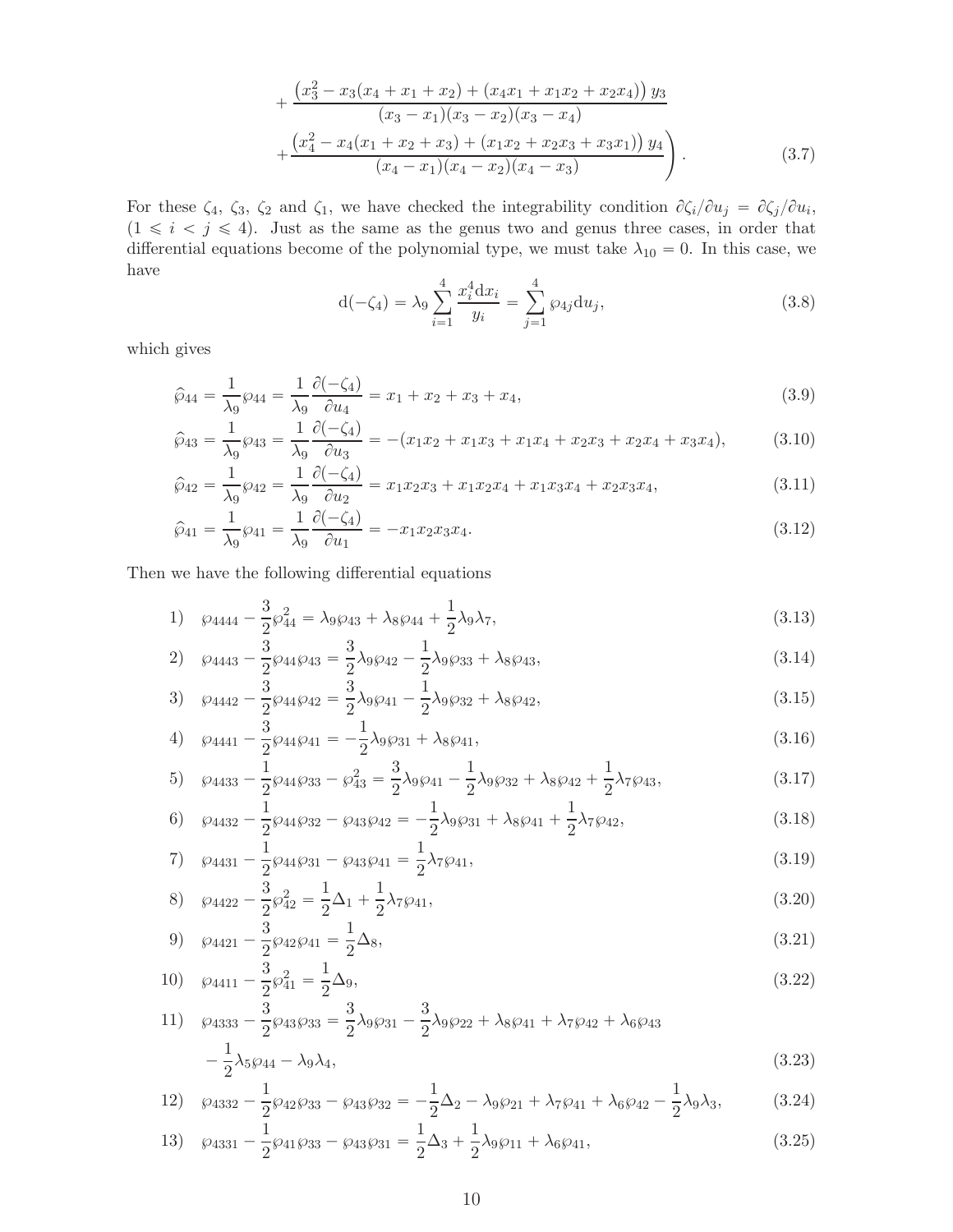14) 
$$
\wp_{4322} - \frac{1}{2} \wp_{43} \wp_{22} - \wp_{42} \wp_{32} = \frac{1}{2} \Delta_3 - \lambda_9 \wp_{11} + \lambda_6 \wp_{41} + \frac{1}{2} \lambda_5 \wp_{42} - \lambda_9 \lambda_2, \tag{3.26}
$$

15) 
$$
\wp_{4321} - \frac{1}{2} \wp_{43} \wp_{21} - \frac{1}{2} \wp_{42} \wp_{31} - \frac{1}{2} \wp_{41} \wp_{32} = \frac{1}{2} \lambda_5 \wp_{41} - \frac{1}{2} \lambda_9 \lambda_1, \tag{3.27}
$$

16) 
$$
\wp_{4311} - \frac{3}{2}\wp_{41}\wp_{31} = \frac{1}{2}\Delta_{10} - \lambda_9\lambda_0,
$$
 (3.28)

17) 
$$
\wp_{4222} - \frac{3}{2} \wp_{42} \wp_{22} = \frac{3}{2} \Delta_4 + \lambda_5 \wp_{41} + \lambda_4 \wp_{42} - \frac{1}{2} \lambda_3 \wp_{43} + \lambda_2 \wp_{44} - \lambda_9 \lambda_1, \tag{3.29}
$$

$$
\begin{array}{lll}\n18 & \wp_{4221} - \frac{1}{2} \wp_{41} \wp_{22} - \wp_{42} \wp_{21} = \frac{1}{2} \Delta_5 + \lambda_4 \wp_{41} + \frac{1}{2} \lambda_1 \wp_{44} - \lambda_9 \lambda_0, \\
1 & 1\n\end{array} \tag{3.30}
$$

$$
(3.31)
$$
  $\wp_{4211} - \frac{1}{2}\wp_{42}\wp_{11} - \wp_{41}\wp_{21} = \frac{1}{2}\lambda_3\wp_{41} + \lambda_0\wp_{44},$ 

$$
20) \quad \wp_{4111} - \frac{3}{2}\wp_{41}\wp_{11} = \lambda_2\wp_{41} - \frac{1}{2}\lambda_1\wp_{42} + \lambda_0\wp_{43},\tag{3.32}
$$

21) 
$$
\wp_{3333} - \frac{3}{2} \wp_{33}^2 = 3\Delta_2 - 3\lambda_9 \wp_{21} + 4\lambda_8 \wp_{31} - 3\lambda_8 \wp_{22} + \lambda_7 \wp_{32} + \lambda_6 \wp_{33} + \lambda_5 \wp_{43} - 3\lambda_4 \wp_{44} + \frac{1}{2} \lambda_7 \lambda_5 - 2\lambda_8 \lambda_4 - \frac{3}{2} \lambda_9 \lambda_3,
$$
 (3.33)

<span id="page-10-1"></span>
$$
22) \quad \wp_{3332} - \frac{3}{2} \wp_{33} \wp_{32} = -\frac{3}{2} \Delta_3 - \frac{3}{2} \lambda_9 \wp_{11} - 2 \lambda_8 \wp_{21} + \frac{3}{2} \lambda_7 \wp_{31} - \frac{1}{2} \lambda_7 \wp_{22} + \lambda_6 \wp_{32} + \lambda_5 \wp_{42} - \frac{3}{2} \lambda_3 \wp_{44} - \lambda_8 \lambda_3 - 2 \lambda_9 \lambda_2,
$$
\n(3.34)

$$
23)\quad \wp_{3331} - \frac{3}{2}\wp_{33}\wp_{31} = \frac{3}{2}\Delta_4 + \lambda_8\wp_{11} - \frac{1}{2}\lambda_7\wp_{21} + \lambda_6\wp_{31} + \lambda_5\wp_{41} - \lambda_9\lambda_1,\tag{3.35}
$$

24) 
$$
\wp_{3322} - \frac{1}{2} \wp_{33} \wp_{22} - \wp_{32}^2 = -\frac{3}{2} \Delta_4 - 2 \lambda_8 \wp_{11} - \frac{1}{2} \lambda_7 \wp_{21} + \lambda_6 \wp_{31} + \frac{1}{2} \lambda_5 \wp_{41} + \frac{1}{2} \lambda_5 \wp_{32} + \lambda_4 \wp_{42} - \frac{1}{2} \lambda_3 \wp_{43} - 2 \lambda_2 \wp_{44} - 2 \lambda_8 \lambda_2 - 2 \lambda_9 \lambda_1,
$$
 (3.36)

$$
25) \quad \wp_{3321} - \frac{1}{2} \wp_{33} \wp_{21} - \wp_{32} \wp_{31} = \frac{1}{2} \Delta_5 + \frac{1}{2} \lambda_5 \wp_{31} + \lambda_4 \wp_{41} - \lambda_1 \wp_{44} - \lambda_8 \lambda_1 - 2\lambda_9 \lambda_0, \tag{3.37}
$$

$$
26)\quad \wp_{3311} - \frac{3}{2}\wp_{31}^2 = \frac{1}{2}\Delta_6 + \frac{1}{2}\lambda_3\wp_{41} - 2\lambda_0\wp_{44} - 2\lambda_8\lambda_0,\tag{3.38}
$$

$$
27) \quad \wp_{3222} - \frac{3}{2}\wp_{32}\wp_{22} = -\frac{3}{2}\Delta_5 - \frac{3}{2}\lambda_7\wp_{11} + \lambda_5\wp_{31} + \lambda_4\wp_{32} + \frac{3}{2}\lambda_3\wp_{42} -\frac{1}{2}\lambda_3\wp_{33} - 2\lambda_2\wp_{43} - \frac{3}{2}\lambda_1\wp_{44} - 2\lambda_8\lambda_1 - \lambda_7\lambda_2 - 3\lambda_9\lambda_0,
$$
\n(3.39)

$$
28) \quad \wp_{3221} - \frac{1}{2} \wp_{31} \wp_{22} - \wp_{32} \wp_{21} = -\frac{1}{2} \Delta_7 + \lambda_4 \wp_{31} + \lambda_3 \wp_{41} - \lambda_1 \wp_{43} - \lambda_0 \wp_{44} - 2\lambda_8 \lambda_0 - \frac{1}{2} \lambda_7 \lambda_1,
$$
\n(3.40)

29) 
$$
\wp_{3211} - \frac{1}{2} \wp_{32} \wp_{11} - \wp_{31} \wp_{21} = \frac{1}{2} \lambda_3 \wp_{31} + \lambda_2 \wp_{41} - \frac{1}{2} \lambda_1 \wp_{42} - \lambda_0 \wp_{43} - \lambda_7 \lambda_0, \tag{3.41}
$$

$$
30)\quad \wp_{3111} - \frac{3}{2}\wp_{31}\wp_{11} = \lambda_2\wp_{31} + \frac{3}{2}\lambda_1\wp_{41} - \frac{1}{2}\lambda_1\wp_{32} - 3\lambda_0\wp_{42} + \lambda_0\wp_{33},\tag{3.42}
$$

31) 
$$
\wp_{2222} - \frac{3}{2} \wp_{22}^2 = 3\Delta_7 - 3\lambda_6 \wp_{11} + \lambda_5 \wp_{21} + \lambda_4 \wp_{22} + \lambda_3 \wp_{32} + 4\lambda_2 \wp_{42}
$$

<span id="page-10-2"></span><span id="page-10-0"></span>
$$
-3\lambda_2 \wp_{33} - 3\lambda_1 \wp_{43} - 3\lambda_0 \wp_{44} - 4\lambda_8 \lambda_0 - \frac{3}{2}\lambda_7 \lambda_1 - 2\lambda_6 \lambda_2 + \frac{1}{2}\lambda_5 \lambda_3,
$$
(3.43)

$$
32) \quad \wp_{2221} - \frac{3}{2}\wp_{22}\wp_{21} = -\frac{1}{2}\lambda_5\wp_{11} + \lambda_4\wp_{21} + \lambda_3\wp_{31} + \lambda_2\wp_{41} + \frac{3}{2}\lambda_1\wp_{42} - \frac{3}{2}\lambda_1\wp_{33} - 3\lambda_0\wp_{43} - 2\lambda_7\lambda_0 - \lambda_6\lambda_1,
$$
\n(3.44)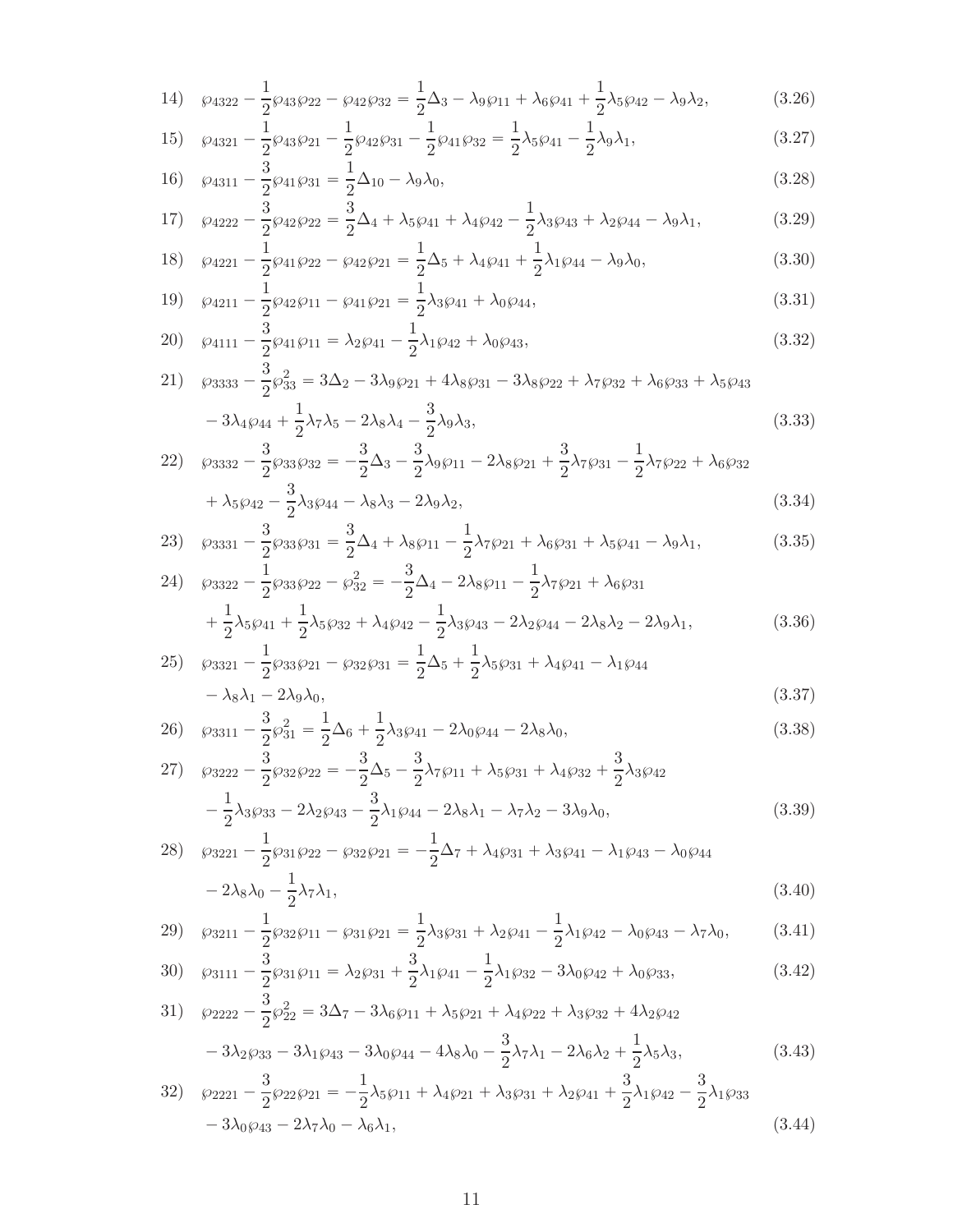$$
33) \quad \wp_{2211} - \frac{1}{2} \wp_{22} \wp_{11} - \wp_{21}^2 = \frac{1}{2} \lambda_3 \wp_{21} + \lambda_2 \wp_{31} + \frac{3}{2} \lambda_1 \wp_{41} - \frac{1}{2} \lambda_1 \wp_{32} + \lambda_0 \wp_{42} - 2 \lambda_0 \wp_{33} - 2 \lambda_6 \lambda_0,
$$
\n
$$
(3.45)
$$

<span id="page-11-1"></span>
$$
34) \quad \wp_{2111} - \frac{3}{2}\wp_{21}\wp_{11} = \lambda_2\wp_{21} + \frac{3}{2}\lambda_1\wp_{31} - \frac{1}{2}\lambda_1\wp_{22} + 3\lambda_0\wp_{41} - 2\lambda_0\wp_{32} - \lambda_5\lambda_0,\tag{3.46}
$$

<span id="page-11-0"></span>
$$
35)\quad \wp_{1111} - \frac{3}{2}\wp_{11}^2 = \lambda_2\wp_{11} + \lambda_1\wp_{21} + 4\lambda_0\wp_{31} - 3\lambda_0\wp_{22} - 2\lambda_4\lambda_0 + \frac{1}{2}\lambda_3\lambda_1,\tag{3.47}
$$

where

$$
\begin{aligned} \Delta_1 &= \wp_{44}\wp_{31} - \wp_{43}\wp_{41} + \wp_{43}\wp_{32} - \wp_{42}\wp_{33}, & \Delta_2 &= \Delta_1 - \wp_{44}\wp_{22} + \wp_{42}^2, \\ \Delta_3 &= \wp_{44}\wp_{21} - \wp_{42}\wp_{41} - \wp_{43}\wp_{31} + \wp_{41}\wp_{33}, & \Delta_4 &= \wp_{44}\wp_{11} - \wp_{41}^2 - \wp_{42}\wp_{31} + \wp_{41}\wp_{32}, \\ \Delta_5 &= \wp_{43}\wp_{11} - \wp_{41}\wp_{31} - \wp_{42}\wp_{21} + \wp_{41}\wp_{22}, & \Delta_6 &= \wp_{42}\wp_{11} - \wp_{41}\wp_{21} + \wp_{32}\wp_{21} - \wp_{31}\wp_{22}, \\ \Delta_7 &= \Delta_6 - \wp_{33}\wp_{11} + \wp_{31}^2, & \Delta_8 &= \wp_{43}\wp_{31} - \wp_{41}\wp_{33}, \\ \Delta_9 &= \wp_{42}\wp_{31} - \wp_{41}\wp_{32}, & \Delta_{10} &= \wp_{42}\wp_{21} - \wp_{41}\wp_{22}. \end{aligned}
$$

These  $\Delta_i$  have the symmetry  $\Delta_1 \leftrightarrow \Delta_6$ ,  $\Delta_2 \leftrightarrow \Delta_7$ ,  $\Delta_3 \leftrightarrow \Delta_5$ ,  $\Delta_4 \leftrightarrow \Delta_4$ ,  $\Delta_8 \leftrightarrow \Delta_{10}$  and  $\Delta_9 \leftrightarrow \Delta_9$ , under  $du_1 \leftrightarrow \pm du_4$  and  $du_2 \leftrightarrow \pm du_3$ .

Just as in genus two and three cases, in the standard form of the hyperelliptic curve of  $\lambda_0 = 0$ , the set of differential equations have the dual symmetry Eq.[\(3.13\)](#page-9-0)  $\leftrightarrow$  Eq.[\(3.47\)](#page-11-0),  $\text{Eq.}(3.14) \leftrightarrow \text{Eq.}(3.46), \text{ Eq.}(3.15) \leftrightarrow \text{Eq.}(3.42), \text{ etc., under } u_4 \leftrightarrow \pm u_1, u_3 \leftrightarrow \pm u_2, \lambda_1 \leftrightarrow \lambda_9,$  $\text{Eq.}(3.14) \leftrightarrow \text{Eq.}(3.46), \text{ Eq.}(3.15) \leftrightarrow \text{Eq.}(3.42), \text{ etc., under } u_4 \leftrightarrow \pm u_1, u_3 \leftrightarrow \pm u_2, \lambda_1 \leftrightarrow \lambda_9,$  $\text{Eq.}(3.14) \leftrightarrow \text{Eq.}(3.46), \text{ Eq.}(3.15) \leftrightarrow \text{Eq.}(3.42), \text{ etc., under } u_4 \leftrightarrow \pm u_1, u_3 \leftrightarrow \pm u_2, \lambda_1 \leftrightarrow \lambda_9,$  $\text{Eq.}(3.14) \leftrightarrow \text{Eq.}(3.46), \text{ Eq.}(3.15) \leftrightarrow \text{Eq.}(3.42), \text{ etc., under } u_4 \leftrightarrow \pm u_1, u_3 \leftrightarrow \pm u_2, \lambda_1 \leftrightarrow \lambda_9,$  $\text{Eq.}(3.14) \leftrightarrow \text{Eq.}(3.46), \text{ Eq.}(3.15) \leftrightarrow \text{Eq.}(3.42), \text{ etc., under } u_4 \leftrightarrow \pm u_1, u_3 \leftrightarrow \pm u_2, \lambda_1 \leftrightarrow \lambda_9,$  $\text{Eq.}(3.14) \leftrightarrow \text{Eq.}(3.46), \text{ Eq.}(3.15) \leftrightarrow \text{Eq.}(3.42), \text{ etc., under } u_4 \leftrightarrow \pm u_1, u_3 \leftrightarrow \pm u_2, \lambda_1 \leftrightarrow \lambda_9,$  $\text{Eq.}(3.14) \leftrightarrow \text{Eq.}(3.46), \text{ Eq.}(3.15) \leftrightarrow \text{Eq.}(3.42), \text{ etc., under } u_4 \leftrightarrow \pm u_1, u_3 \leftrightarrow \pm u_2, \lambda_1 \leftrightarrow \lambda_9,$  $\text{Eq.}(3.14) \leftrightarrow \text{Eq.}(3.46), \text{ Eq.}(3.15) \leftrightarrow \text{Eq.}(3.42), \text{ etc., under } u_4 \leftrightarrow \pm u_1, u_3 \leftrightarrow \pm u_2, \lambda_1 \leftrightarrow \lambda_9,$  $\text{Eq.}(3.14) \leftrightarrow \text{Eq.}(3.46), \text{ Eq.}(3.15) \leftrightarrow \text{Eq.}(3.42), \text{ etc., under } u_4 \leftrightarrow \pm u_1, u_3 \leftrightarrow \pm u_2, \lambda_1 \leftrightarrow \lambda_9,$  $\lambda_2 \leftrightarrow \lambda_8, \lambda_3 \leftrightarrow \lambda_7, \lambda_4 \leftrightarrow \lambda_6 \text{ and } \lambda_5 \leftrightarrow \lambda_5.$ 

In the standard form of  $\lambda_0 = 0$ , the differential equation of Eq.[\(3.13\)](#page-9-0) and Eq.[\(3.47\)](#page-11-0) are KdV equation Eq.[\(2.40\)](#page-5-6) with  $\lambda_j \rightarrow \lambda_{j+4}$  and another KdV equation Eq.[\(2.41\)](#page-5-7),respectively. While in the standard form of  $\lambda_1 = 0$ , the differential equation Eq.[\(3.47\)](#page-11-0) is KP equation  $Eq.(2.67)$  $Eq.(2.67)$ .

By differentiating Eq.[\(3.33\)](#page-10-1) with  $u_3$  twice, we have four variables differential equation, which is KP type equation except the term  $(\Delta_2)_{xx}(\neq 0)$  in the form

$$
(u_{xxx} - 3uu_x - \lambda_7 u_t - \lambda_6 u_x)_x = 3(\Delta_2)_{xx} - 3\lambda_9 u_{zt} + 4\lambda_8 u_{zx} - 3\lambda_8 u_{tt} + \lambda_5 u_{xy} - 3\lambda_4 u_{yy}, (3.48)
$$

by identifying  $\wp_{33} \to u$ ,  $du_1 \to dz$ ,  $du_2 \to dt$ ,  $du_3 \to dx$  and  $du_4 \to dy$ . Then we have four variables KP type new integrable differential equation. Eq.[\(3.43\)](#page-10-2) is four variables another KP type differential equation.

### 4 Properties of Hyperelliptic Differential Equations

#### 4.1 Some dual symmetry for the set of differential equations

In the previous sections, we have explained the symmetry of differential equations, that is, in the standard form of  $\lambda_{2g+2} = 0$  and  $\lambda_0 = 0$  in the hyperelliptic curve, the set of differential equations have some dual symmetry under

<span id="page-11-4"></span>
$$
\wp_{jk} \leftrightarrow \wp_{g+1-j,g+1-k}, \quad \wp_{jklm} \leftrightarrow \wp_{g+1-j,g+1-k,g+1-l,g+1-m}, \quad \lambda_k \leftrightarrow \tilde{\lambda}_k = \lambda_{2g+2-k}.\tag{4.1}
$$

The standard form of the hyperelliptic curve is given by

<span id="page-11-3"></span>
$$
C: y_i^2 = \lambda_{2g+1} x_i^{2g+1} + \lambda_{2g} x_i^{2g} + \dots + \lambda_2 x_i^2 + \lambda_1 x_i.
$$
 (4.2)

If we change variables in the form  $\tilde{x}_i = \frac{1}{n}$  $rac{1}{x_i}, \tilde{y}_i = \frac{y_i}{x_i^{g+}}$  $x_i^{g+1}$ i ,  $\tilde{\lambda}_k = \lambda_{2g+2-k}$ , we can rewrite the curve in the form

<span id="page-11-2"></span>
$$
\tilde{C}: \quad \tilde{y}_i^2 = \tilde{\lambda}_{2g+1}\tilde{x}_i^{2g+1} + \tilde{\lambda}_{2g}\tilde{x}_i^{2g} + \dots + \tilde{\lambda}_2\tilde{x}_i^2 + \tilde{\lambda}_1\tilde{x}_i. \tag{4.3}
$$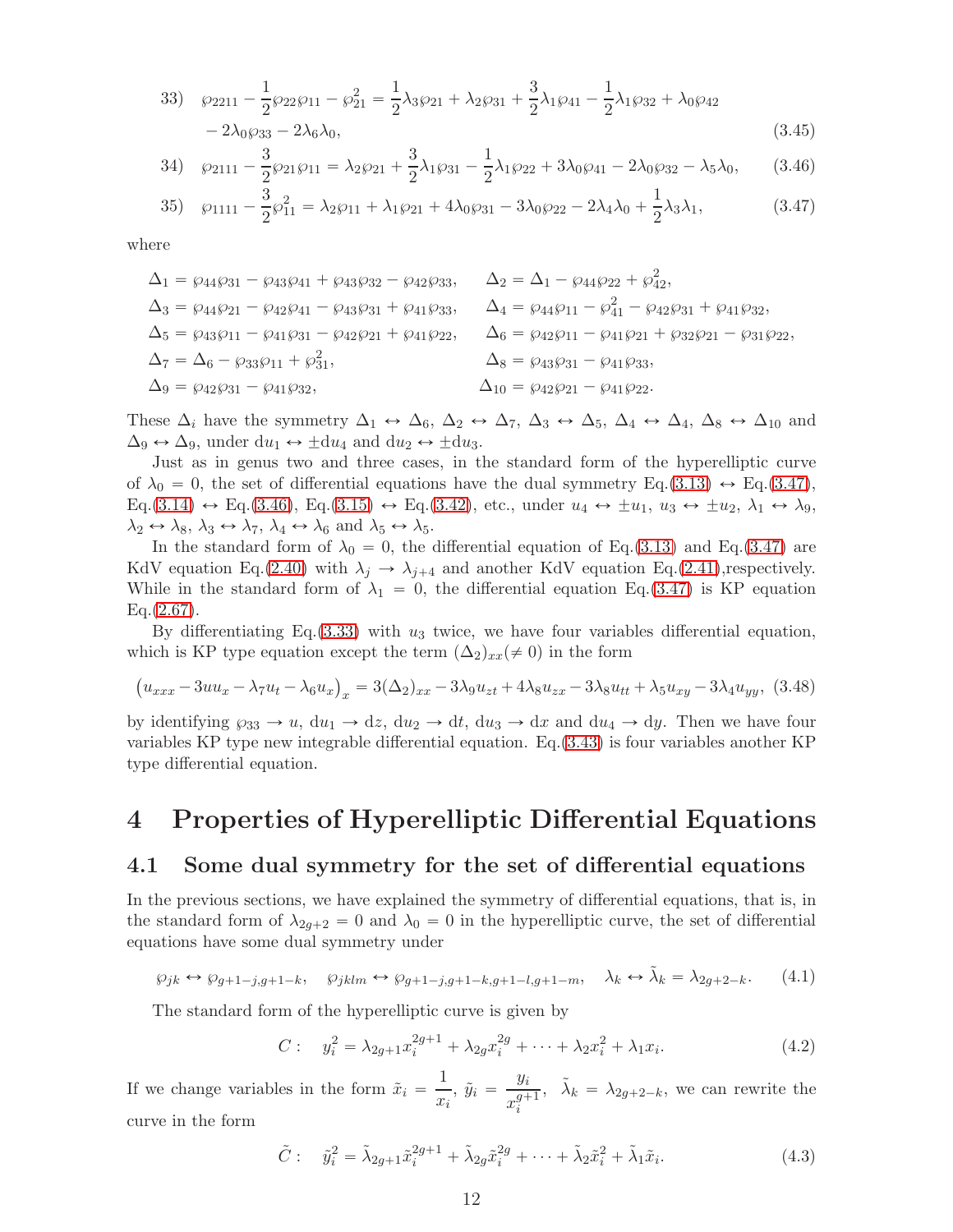Then we have

$$
d\tilde{u}_j = \sum_{i=1}^g \frac{\tilde{x}_i^{j-1} d\tilde{x}_i}{\tilde{y}_i} = -\sum_{i=1}^g \frac{x_i^{g-j} dx_i}{y_i} = -du_{g+1-j},\tag{4.4}
$$

that is,  $d\tilde{u}_g = -du_1$ ,  $d\tilde{u}_{g-1} = -du_2$ ,  $\cdots$ ,  $d\tilde{u}_2 = -du_{g-1}$ , and  $d\tilde{u}_1 = -du_g$ .

From the curve Eq.[\(4.3\)](#page-11-2), we construct hyperelliptic sigma function  $\tilde{\sigma}$ . While we construct  $\sigma$  from the curve Eq.[\(4.2\)](#page-11-3). But the difference between Eq.(4.2) and Eq.[\(4.3\)](#page-11-2) is only the choice of the local variable, so that  $\sigma$  function and  $\tilde{\sigma}$  function is essentially the same, then we have  $\partial(-\log \tilde{\sigma})$  $\frac{\partial \bar{\partial} \bar{\partial}}{\partial \tilde{u}_j} = \frac{\partial (-\log \sigma)}{\partial \tilde{u}_j}$  $\frac{\partial^2 \tilde{u}_{\beta}}{\partial \tilde{u}_j} = (-\zeta_{\tilde{j}}).$  Then  $du_j \leftrightarrow -d\tilde{u}_j$  is equivalent to  $\wp_{jk} \leftrightarrow (-1)^2 \wp_{\tilde{j}\tilde{k}} = \wp_{\tilde{j}\tilde{k}}$ and  $\wp_{jklm} \leftrightarrow (-1)^4 \wp_{\tilde{j}\tilde{k}\tilde{l}\tilde{m}} = \wp_{\tilde{j}\tilde{k}\tilde{l}\tilde{m}}$ . Therefore, we conclude that the set of differential equations have some dual symmetry under  $(4.1)$ .

#### 4.2 Some differential equations for general genus

Buchstaber et al. have shown the quite interesting result that one family of differential equations always exist for general genus [\[30,](#page-18-4) [31\]](#page-18-1), and it is really the family of KdV equation in 1997 [\[30\]](#page-18-4). We sketch the proof of their result. We start from

$$
d(-\zeta_{g-1}) = \sum_{i=1}^{g} \frac{\left(\lambda_{2g-1} x_i^{g-1} + 2\lambda_{2g} x_i^g + 3\lambda_{2g+1} x_i^{g+1}\right) dx_i}{y_i} - 2d\left(\sum_{i=1}^{g} \frac{y_i}{F'(x_i)}\right)
$$

$$
= \sum_{i=1}^{g} \frac{\left(\lambda_{2g-1} x_i^{g-1} + 2\lambda_{2g} x_i^g + 3\lambda_{2g+1} x_i^{g+1}\right) dx_i}{y_i} - 2d\left(\hat{\wp}_{ggg}\right), \tag{4.5}
$$

where we have used  $\frac{y_i}{E'}$  $\frac{y_i}{F'(x_i)} = \frac{\partial x_i}{\partial u_g}$  $\frac{\partial x_i}{\partial u_g},\ \sum_{i=1}^g$  $\sum_{i=1} x_i = \hat{\wp}_{gg}$  and we denote  $\hat{\wp}_{ggg} = \wp_{ggg}/\lambda_{2g+1}$ . Then we have

$$
d (2\hat{\varphi}_{ggg} + (-\zeta_{g-1})) = \sum_{j=1}^{g} du_j \left( 2 \frac{\partial \hat{\varphi}_{ggg}}{\partial u_j} + \frac{\partial (-\zeta_{g-1})}{\partial u_j} \right)
$$
  

$$
= \sum_{j=1}^{g} \sum_{i=1}^{g} \frac{dx_i x_i^{j-1}}{y_i} (2\hat{\varphi}_{gggj} + \lambda_{2g+1} \hat{\varphi}_{g-1,j})
$$
  

$$
= \sum_{i=1}^{g} \frac{(\lambda_{2g-1} x_i^{g-1} + 2\lambda_{2g} x_i^g + 3\lambda_{2g+1} x_i^{g+1}) dx_i}{y_i}, \qquad (4.6)
$$

where we have used  $du_j = \sum_{i=1}^{g}$  $\sum_{i=1}$  $x_i^{j-1}$  $i^{\int -1} \mathrm{d}x_i$  $\frac{d^{(1)}(2,1)}{y_i}$ . In the right-hand side of Eq.[\(4.6\)](#page-12-0), by using Eq.[\(2.19\)](#page-3-5),

we reduce the power of  $x_i$  in the range  $x_i^{j-1}$  $i^{j-1}$ ,  $(j = 1, 2, \dots, g)$  and comparing the coefficients of left- and right-hand side of Eq.[\(4.6\)](#page-12-0), we have following differential equations for general genus

<span id="page-12-0"></span>
$$
\wp_{gggj} = \frac{3}{2} \wp_{gg} \wp_{gj} + \frac{3}{2} \lambda_{2g+1} \wp_{g,j-1} - \frac{1}{2} \lambda_{2g+1} \wp_{g-1,j} + \lambda_{2g} \wp_{gj} + \frac{1}{2} \lambda_{2g-1} \lambda_{2g+1} \delta_{jg}, \qquad (1 \le j \le g).
$$
\n(4.7)

where we write differential equations with  $\wp_{jk}$  and  $\wp_{jklm}$  instead of  $\hat{\wp}_{jk}$ , and  $\hat{\wp}_{jklm}$  to compare with our result. Then in the standard form of  $\lambda_0 = 0$ , another KdV equation

$$
\wp_{111,g+1-j} = \frac{3}{2}\wp_{11}\wp_{1,g+1-j} + \frac{3}{2}\lambda_1\wp_{1,g+2-j} - \frac{1}{2}\lambda_1\wp_{2,g+1-j}
$$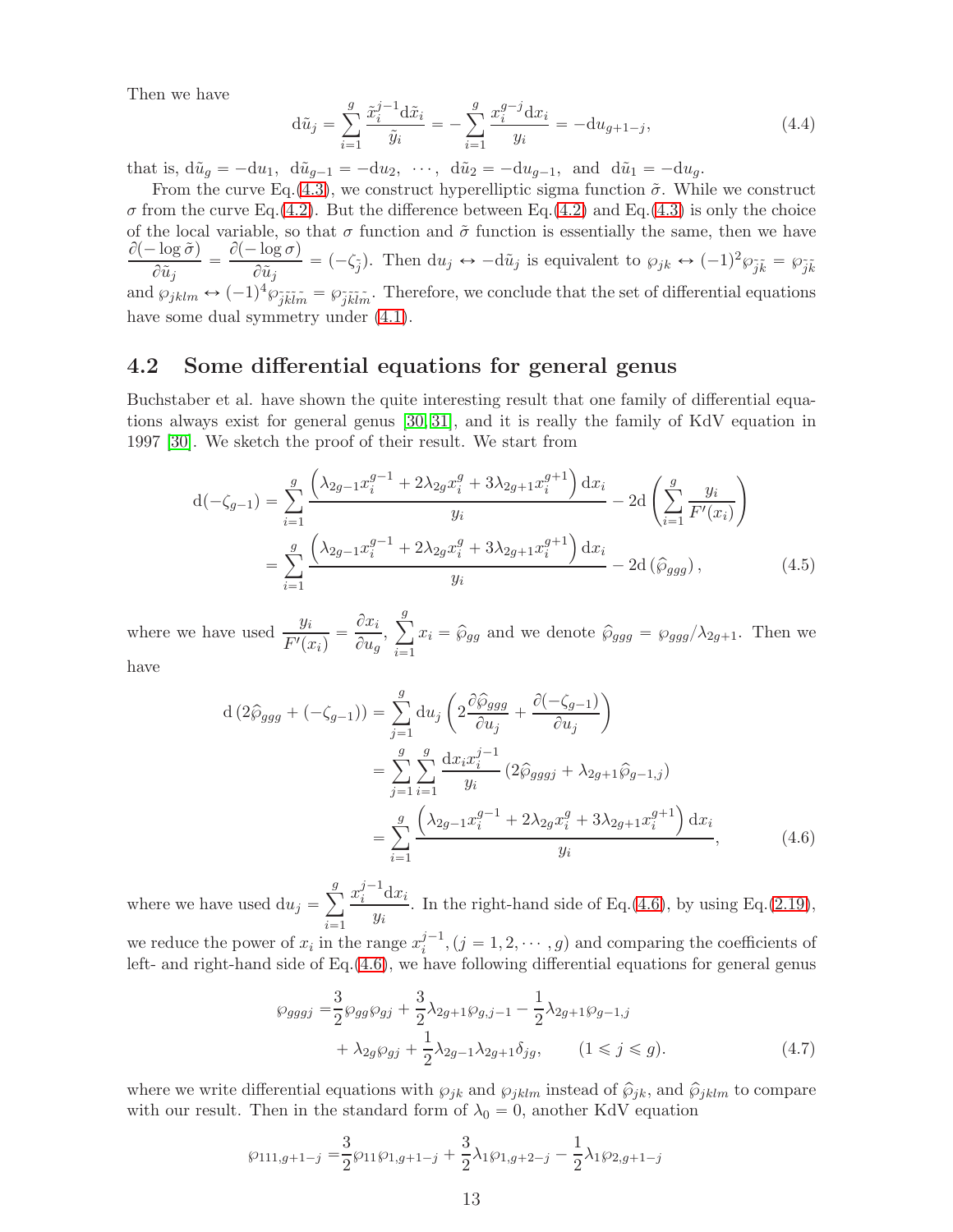$$
+\lambda_2\wp_{1,g+1-j}+\frac{1}{2}\lambda_1\lambda_3\delta_{g+1-j,1},\qquad(1\leqslant j\leqslant g),\qquad(4.8)
$$

is satisfied for general genus.

We can obtain other differential equations for general genus recursively. For example, we start from

$$
d(-\zeta_{g-2}) = \sum_{i=1}^{g} \frac{\left(\lambda_{2g-3}x_i^{g-2} + 2\lambda_{2g-2}x_i^{g-1} + 3\lambda_{2g-1}x_i^g + 4\lambda_{2g}x_i^{g+1} + 5\lambda_{2g+1}x_i^{g+2}\right)dx_i}{y_i}
$$

$$
- 2d\left(\sum_{i=1}^{g} \frac{y_i\chi_1(x_i; x_1, x_2, \cdots, \check{x}_i, \cdots, x_g}{F'(x_i)}\right). \tag{4.9}
$$

If we notice the relation  $\chi_1(x_i; x_1, x_2, \dots, \check{x}_i, \dots, x_g) = \chi_1(x_i; x_1, x_2, \dots, x_g) + x_i$ , we have

$$
\sum_{i=1}^{g} \frac{y_i \chi_1(x_i; x_1, x_2, \cdots, \check{x}_i, \cdots, x_g)}{F'(x_i)} = \sum_{i=1}^{g} \left( \frac{y_i \chi_1(x_i; x_1, x_2, \cdots, x_g)}{F'(x_i)} + \frac{x_i y_i}{F'(x_i)} \right)
$$
\n
$$
= \sum_{i=1}^{g} \left( \frac{\partial x_i}{\partial u_{g-1}} + x_i \frac{\partial x_i}{\partial u_g} \right) = \frac{\partial}{\partial u_{g-1}} \left( \sum_{i=1}^{g} x_i \right) + \frac{1}{2} \frac{\partial}{\partial u_g} \left( \sum_{i=1}^{g} x_i^2 \right)
$$
\n
$$
= \frac{\partial}{\partial u_{g-1}} \widehat{\wp}_{gg} + \frac{1}{2} \frac{\partial}{\partial u_g} \left( \widehat{\wp}_{gg}^2 + 2 \widehat{\wp}_{g,g-1} \right) = \widehat{\wp}_{gg} \widehat{\wp}_{ggg} + 2 \widehat{\wp}_{gg,g-1}, \tag{4.10}
$$

where we have used Eq. $(2.3)$ . Then we have

$$
d (2\hat{\wp}_{gg}\hat{\wp}_{ggg} + 4\hat{\wp}_{gg,g-1} + (-\zeta_{g-2})) = \sum_{j=1}^{g} du_j \frac{\partial}{\partial u_j} (2\hat{\wp}_{gg}\hat{\wp}_{ggg} + 4\hat{\wp}_{gg,g-1} + (-\zeta_{g-2}))
$$
  
\n
$$
= \sum_{i=1}^{g} \sum_{j=1}^{g} \frac{dx_i x_i^{j-1}}{y_i} (2\hat{\wp}_{ggj}\hat{\wp}_{ggg} + 2\hat{\wp}_{gg}\hat{\wp}_{gggj} + 4\hat{\wp}_{gg,g-1,j} + \lambda_{2g+1}\hat{\wp}_{g-2,j})
$$
  
\n
$$
= \sum_{i=1}^{g} \frac{dx_i}{y_i} \left( \lambda_{2g-3} x_i^{g-2} + 2\lambda_{2g-2} x_i^{g-1} + 3\lambda_{2g-1} x_i^g + 4\lambda_{2g} x_i^{g+1} + 5\lambda_{2g+1} x_i^{g+2} \right).
$$
 (4.11)

By using Eq.[\(2.19\)](#page-3-5), we reduce the power of  $x_i$  in the range  $x_i^{j-1}$  $j^{-1}$ ,  $(j = 1, 2, \dots, g)$  and comparing coefficients of left- and right-hand side of Eq.[\(4.11\)](#page-13-0), we have the following differential equations for general genus

<span id="page-13-1"></span><span id="page-13-0"></span>
$$
\lambda_{2g+1}\hat{\wp}_{g-2,j} + 2\hat{\wp}_{ggg}\hat{\wp}_{ggj} + 2\hat{\wp}_{ggg}\hat{\wp}_{gggj} + 4\hat{\wp}_{gg,g-1,j}
$$
  
=  $5\lambda_{2g+1}(\hat{\wp}_{gg}^2\hat{\wp}_{gj} + \hat{\wp}_{g,g-1}\hat{\wp}_{gj} + \hat{\wp}_{gg}\hat{\wp}_{g,j-1} + \hat{\wp}_{g,j-2}) + 4\lambda_{2g}(\hat{\wp}_{gg}\hat{\wp}_{gj} + \hat{\wp}_{g,j-1})$   
+  $3\lambda_{2g-1}\hat{\wp}_{gj} + 2\lambda_{2g-2}\hat{\phi}_{j,g} + \lambda_{2g-3}\hat{\delta}_{j,g-1},$   $(1 \le j \le g).$  (4.12)

This is another type of differential equations than Eqs. $(2.35)-(2.39)$  $(2.35)-(2.39)$  $(2.35)-(2.39)$ , Eqs. $(2.52)-(2.66)$  $(2.52)-(2.66)$  $(2.52)-(2.66)$ , and  $Eqs.$  [\(3.13\)](#page-9-0)-[\(3.47\)](#page-11-0).

Another example of differential equation can be derived starting from the following equation,

$$
d(-\zeta_1) = \sum_{i=1}^{g} \frac{dx_i}{y_i} \sum_{k=1}^{2g-1} k \lambda_{k+2} x_i^k - 2d \left( \sum_{i=1}^{g} \frac{y_i \chi_{g-2}(x_i; x_1, \cdots, \check{x}_i, \cdots, x_g)}{F'(x_i)} \right).
$$
 (4.13)

If we notice relations

$$
\sum_{k=1}^{2g-1} \lambda_{k+2} x_i^{k+2} = y_i^2 - \lambda_2 x_i^2 - \lambda_1 x_i - \lambda_0,
$$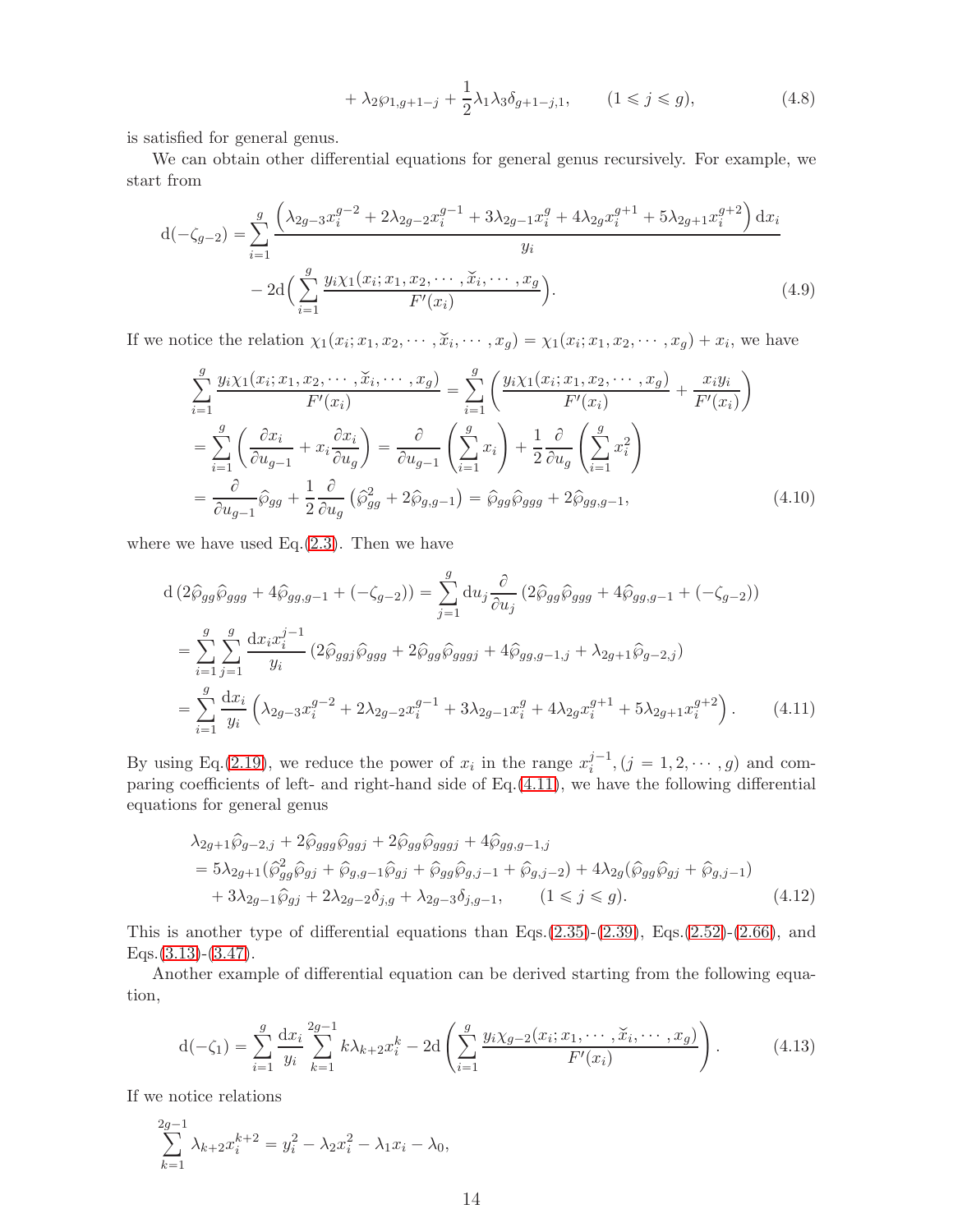$$
\chi_{g-2}(x_i; x_1, \cdots, \check{x}_i, \cdots, x_g) = \frac{F'(x_i)}{x_i} - (-1)^{g-1} \frac{h_{g-1}(x_1, \cdots, \check{x}_i, \cdots, x_g)}{x_i} = \frac{F'(x_i)}{x_i} - \frac{\hat{\wp}_{g1}}{x_i^2},
$$

we have

$$
d(-\zeta_1) = \sum_{i=1}^{g} \left( \frac{1}{x_i y_i} d \left( \sum_{k=1}^{2g-1} \lambda_{k+2} x_i^{k+2} \right) - \frac{2}{x_i^2 y_i} \left( \sum_{k=1}^{2g-1} \lambda_{k+2} x_i^{k+2} \right) dx_i \right)
$$
  
\n
$$
- 2d \left( \sum_{i=1}^{g} \left( \frac{y_i}{x_i} - \frac{y_i \hat{\wp}_{g_1}}{x_i^2 F'(x_i)} \right) \right)
$$
  
\n
$$
= \sum_{i=1}^{g} \left( \frac{1}{x_i y_i} d \left( y_i^2 - \lambda_2 x_i^2 - \lambda_1 x_i \right) - \frac{2}{x_i^2 y_i} \left( y_i^2 - \lambda_2 x_i^2 - \lambda_1 x_i - \lambda_0 \right) dx_i - 2d \left( \frac{y_i}{x_i} \right) \right)
$$
  
\n
$$
+ 2d \left( \hat{\wp}_{g_1} \sum_{i=1}^{g} \frac{1}{x_i^2} \frac{\partial x_i}{\partial u_g} \right)
$$
  
\n
$$
= \sum_{i=1}^{g} \frac{dx_i}{y_i} \left( \frac{\lambda_1}{x_i} + \frac{2\lambda_0}{x_i^2} \right) - 2d \left( \hat{\wp}_{g_1} \frac{\partial}{\partial u_g} \left( \sum_{i=1}^{g} \frac{1}{x_i} \right) \right)
$$
  
\n
$$
= \sum_{i=1}^{g} \frac{dx_i}{y_i} \left( \frac{\lambda_1}{x_i} + \frac{2\lambda_0}{x_i^2} \right) + 2d \left( \hat{\wp}_{g_1} \frac{\partial}{\partial u_g} \left( \frac{\hat{\wp}_{g_2}}{\hat{\wp}_{g_1}} \right) \right)
$$
  
\n
$$
= \sum_{i=1}^{g} \frac{dx_i}{y_i} \left( \frac{\lambda_1}{x_i} + \frac{2\lambda_0}{x_i^2} \right) + 2d \left( \hat{\wp}_{g_2} - \frac{\hat{\wp}_{g_2} \hat{\wp}_{g_2}}{\hat{\wp}_{g_1}} \right), \qquad (4.14)
$$

where we have used  $\sum_{i=1}^{g}$  $\sum_{i=1}$ 1  $rac{1}{x_i} = -\frac{\widehat{\wp}_{g2}}{\widehat{\wp}_{g1}}$  $rac{\widehat{\wp}_g}{\widehat{\wp}_g}$ . Then we have

$$
d\left(-2\hat{\wp}_{gg2} + 2\frac{\hat{\wp}_{g2}\hat{\wp}_{gg1}}{\hat{\wp}_{g1}} + (-\zeta_{1})\right) = \sum_{i=1}^{g} \sum_{j=1}^{g} \frac{dx_{i}x_{i}^{j-1}}{y_{i}} \frac{\partial}{\partial u_{j}} \left(-2\hat{\wp}_{gg2} + 2\frac{\hat{\wp}_{g2}\hat{\wp}_{gg1}}{\hat{\wp}_{g1}} + (-\zeta_{1})\right)
$$
  
\n
$$
= \sum_{i=1}^{g} \sum_{j=1}^{g} \frac{dx_{i}x_{i}^{j-1}}{y_{i}} \left(-2\hat{\wp}_{gg2j} + 2\frac{\hat{\wp}_{g2j}\hat{\wp}_{gg1}}{\hat{\wp}_{g1}} + 2\frac{\hat{\wp}_{g2}\hat{\wp}_{gg1j}}{\hat{\wp}_{g1}} - 2\frac{\hat{\wp}_{g2}\hat{\wp}_{gg1}\hat{\wp}_{g1j}}{\hat{\wp}_{g1}^{2}} + \lambda_{2g+1}\hat{\wp}_{1j}\right)
$$
  
\n
$$
= \sum_{i=1}^{g} \frac{dx_{i}}{y_{i}} \left(\frac{\lambda_{1}}{x_{i}} + \frac{2\lambda_{0}}{x_{i}^{2}}\right).
$$
(4.15)

While, using Eq.[\(2.19\)](#page-3-5) in the form

<span id="page-14-1"></span><span id="page-14-0"></span>
$$
\frac{1}{x_i} = \frac{1}{\widehat{\wp}_{g1}} x_i^{g-1} - \frac{\widehat{\wp}_{gg}}{\widehat{\wp}_{g1}} x_i^{g-2} - \frac{\widehat{\wp}_{g,g-1}}{\widehat{\wp}_{g1}} x_i^{g-3} - \dots - \frac{\widehat{\wp}_{g2}}{\widehat{\wp}_{g1}},
$$

puting the power of  $x_i$  in the range  $x_i^{j-1}$  $j^{-1}$ ,  $(j = 1, 2, \dots, g)$  and comparing coefficients of leftand right-hand side of Eq.[\(4.15\)](#page-14-0), we have following differential equations for general genus

$$
\lambda_{2g+1}\hat{\wp}_{1j} - 2\hat{\wp}_{gg2j} + \frac{2\hat{\wp}_{g2}\hat{\wp}_{gg1j}}{\hat{\wp}_{g1}} + \frac{2\hat{\wp}_{gg1}\hat{\wp}_{g2j}}{\hat{\wp}_{g1}} - \frac{2\hat{\wp}_{g2}\hat{\wp}_{gg1}\hat{\wp}_{g1j}}{\hat{\wp}_{g1}^2}
$$
\n
$$
= -\frac{\lambda_1\hat{\wp}_{g,j+1}}{\hat{\wp}_{g1}} - \frac{2\lambda_0\hat{\wp}_{g,j+2}}{\hat{\wp}_{g1}} + \frac{2\lambda_0\hat{\wp}_{g2}\hat{\wp}_{g,j+1}}{\hat{\wp}_{g1}^2} + \frac{2\lambda_0}{\hat{\wp}_{g1}}\hat{\wp}_{g,j+1} + \frac{2\lambda_0}{\hat{\wp}_{g1}}\hat{\wp}_{g,j+1} + \frac{\lambda_1}{\hat{\wp}_{g1}}\hat{\wp}_{g1} - \frac{2\lambda_0\hat{\wp}_{g2}}{\hat{\wp}_{g1}^2}\hat{\delta}_{jg}, \quad (1 \le j \le g). \tag{4.16}
$$

We have explicitly checked Eq.[\(4.12\)](#page-13-1) and Eq.[\(4.16\)](#page-14-1) for  $g = 3$  and  $j = 1, 2, 3$ .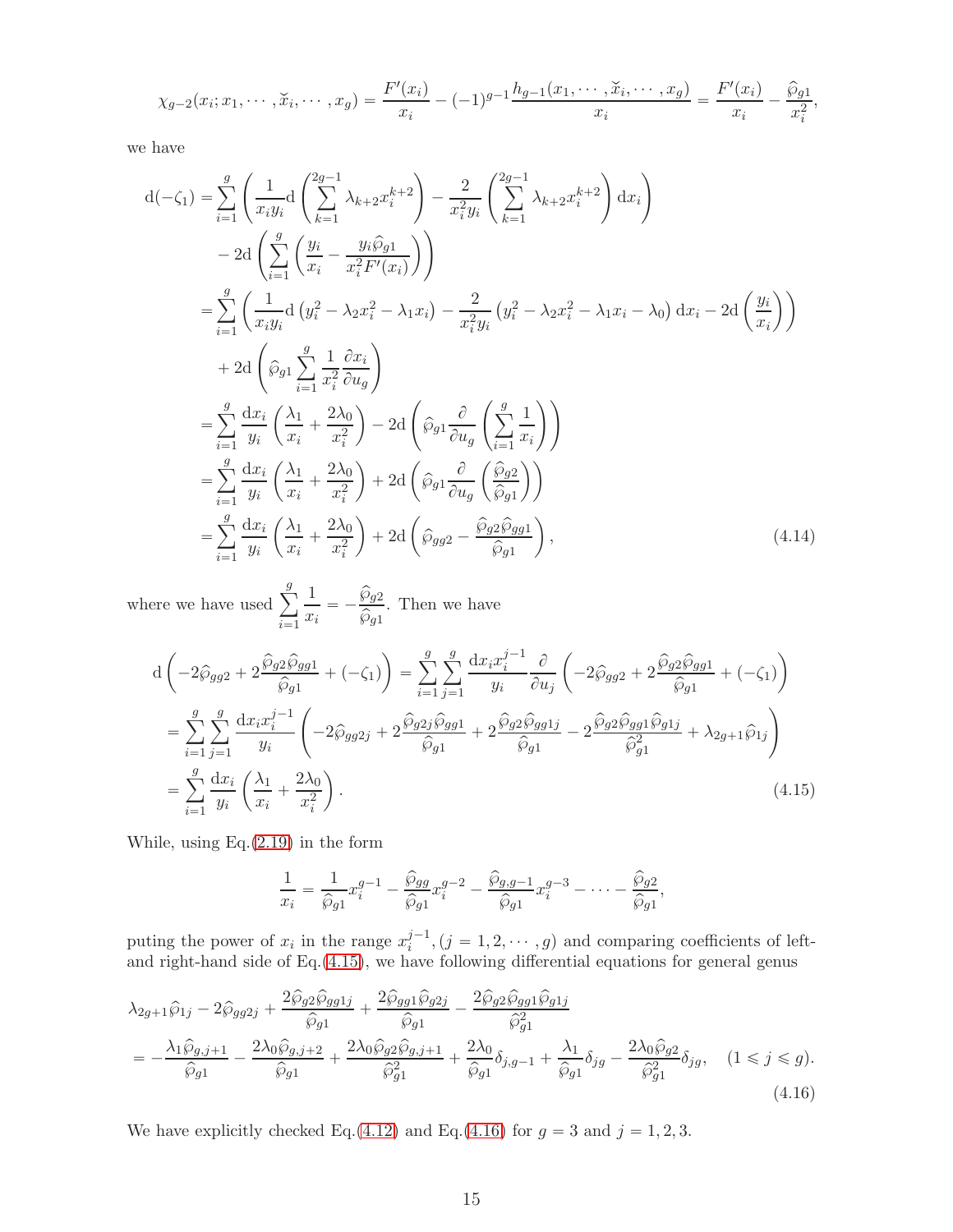#### 4.3 Hirota form differential equations

For genus two case, all differential equations Eqs.[\(2.35\)](#page-5-1)-[\(2.39\)](#page-5-2) are written in the Hirota form, that is, bilinear differential equation with Hirota derivative. For genus three and four cases, though the left hand side can be written in the Hirota form, but differential equations which contain  $\Delta$  are not written in the Hirota form. As it is quite natural, Baker already has used the Hirota derivative for the derivative of  $(-\log \sigma)$ , that is,  $\wp_{jk}$  and  $\wp_{jklm}$  [\[28\]](#page-17-16). We use following relations

$$
(\log \tau)_{xy} = \frac{D_x D_y \tau \cdot \tau}{2\tau^2},
$$
\n
$$
(\log \tau)_{xyzt} = \frac{D_x D_y D_z D_t \tau \cdot \tau}{2\tau^2} - \frac{(D_x D_y \tau \cdot \tau)(D_z D_t \tau \cdot \tau)}{2\tau^4} - \frac{(D_x D_z \tau \cdot \tau)(D_y D_t \tau \cdot \tau)}{2\tau^4}
$$
\n
$$
-\frac{(D_x D_t \tau \cdot \tau)(D_y D_z \tau \cdot \tau)}{2\tau^4},
$$
\n(4.18)

where  $D_x$ ,  $D_y$ ,  $D_z$  and  $D_t$  are Hirota derivatives. Just as the Weierstrass  $\wp$  function solution in the KdV equation, we identify the  $\tau$  function in such a way as  $(-\log \tau)$  is proportional to  $(-\log \sigma)$  [\[24\]](#page-17-18). Then we put  $\wp_{jk} = (-\log \sigma)_{jk} = \alpha(-\log \tau)_{jk}$  with constant  $\alpha$ . We show that  $I = \tau^2 \left( \wp_{xyzt} - \frac{1}{2} \right)$  $\frac{1}{2}(\wp_{xy}\wp_{zt} + \wp_{xz}\wp_{yt} + \wp_{xt}\wp_{yz})$  can be written in the Hirota form in the following way

$$
I = \tau^2 \left( \wp_{xyzt} - \frac{1}{2} (\wp_{xy}\wp_{zt} + \wp_{xz}\wp_{yt} + \wp_{xt}\wp_{yz}) \right)
$$
  
\n
$$
= (-\alpha)\tau^2 \left[ (\log \tau)_{xyzt} + \frac{\alpha}{2} \left( (\log \tau)_{xy} (\log \tau)_{zt} + (\log \tau)_{xz} (\log \tau)_{yt} + (\log \tau)_{xt} (\log \tau)_{yz} \right) \right]
$$
  
\n
$$
= -\frac{\alpha}{2} \left[ D_x D_y D_z D_t \tau \cdot \tau - \left( 1 - \frac{\alpha}{4} \right) \left( \frac{(D_x D_y \tau \cdot \tau)(D_z D_t \tau \cdot \tau)}{\tau^2} + \frac{(D_x D_z \tau \cdot \tau)(D_y D_t \tau \cdot \tau)}{\tau^2} \right) \right]
$$
  
\n
$$
= -2D_x D_y D_z D_t \tau \cdot \tau.
$$
\n(4.19)

where in the last step we choose  $\alpha = 4$ . For more general form, we have

$$
J = \tau^2 \left( \wp_{xyzt} - \frac{1}{2} (\wp_{xy} \wp_{zt} + \wp_{xz} \wp_{yt} + \wp_{xt} \wp_{yz}) + a \wp_{xy} + b \right)
$$
  
= 
$$
- 2 \left( D_x D_y D_z D_t \tau \cdot \tau + a D_x D_y \tau \cdot \tau - \frac{1}{2} b \tau^2 \right).
$$
 (4.20)

The l.h.s. of Eqs.[\(2.35\)](#page-5-1)-[\(2.39\)](#page-5-2), Eqs.[\(2.52\)](#page-6-0)-[\(2.66\)](#page-7-0), and Eqs.[\(3.13\)](#page-9-0)-[\(3.47\)](#page-11-0) and the linear term of  $\wp_{jk}$  and constant term in the r.h.s. can be written in the generalized Hirota form, which contains (const.)  $\times \tau^2$  term, such as the Hirota form for Weierstrass  $\wp$  solution in the KdV equation [\[24\]](#page-17-18). Equations which contain  $\Delta$  and  $\Delta_i$  cannot be written as the Hirota bilinear differential form.

## 5 Summary and Discussions

In order to find higher dimensional integrable models, we have explicitly studied how to obtain differential equations of genus four hyperelliptic  $\wp$  function.

In the standard form of  $\lambda_0 = 0$ , we have KdV and another KdV equations for genus being more than two. In the standard form of  $\lambda_1 = 0$ , if genus is three, we have KP equation. The universality of integrable model is guaranteed up to three dimensional integrable models. As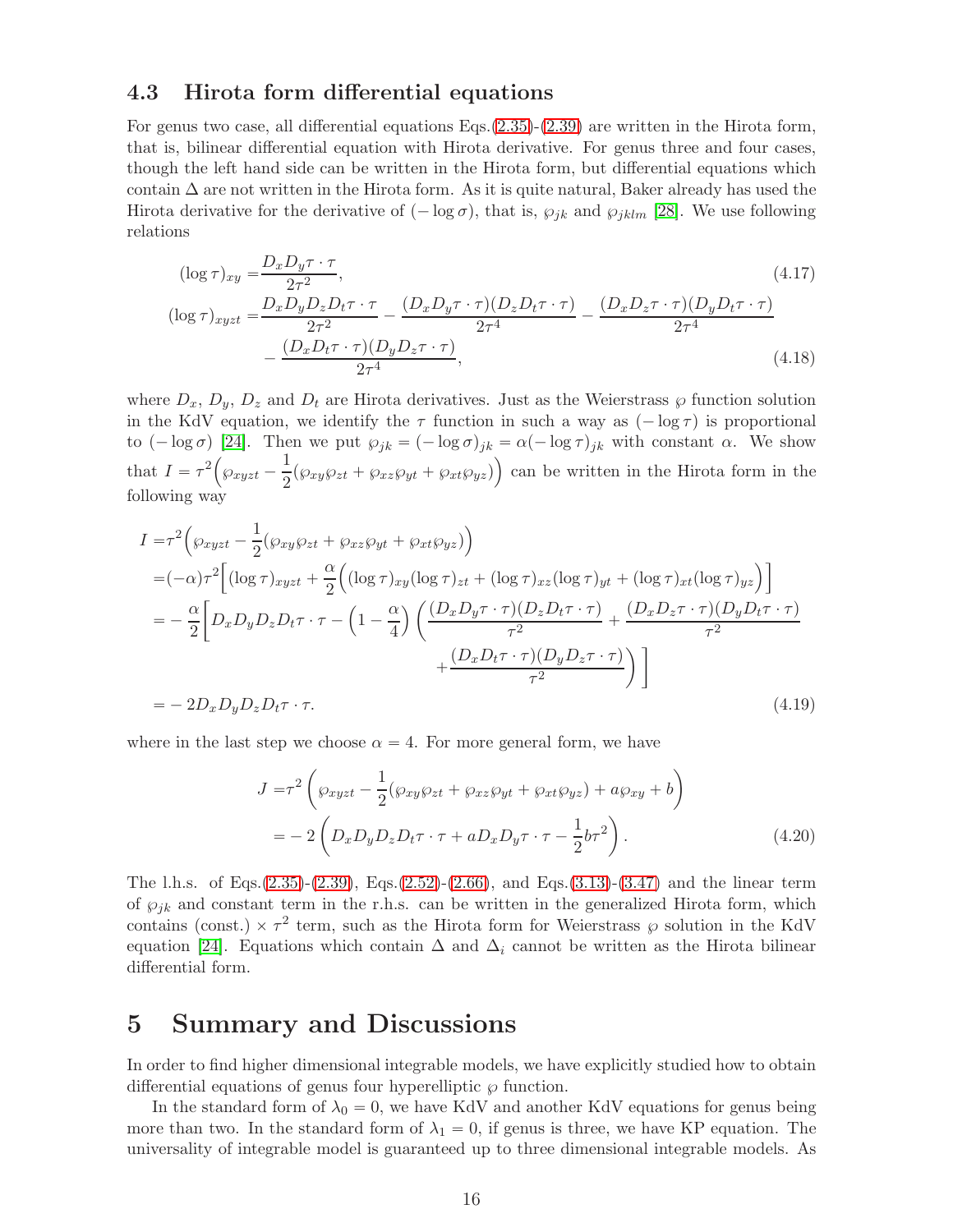the two- and three-dimensional integrable models, KdV equation and KP equation come out, respectively.

If genus is two, all differential equations are written in the Hirota form. However, we obtain differential equations which cannot be written in the Hirota form, if genus is more than three. This means that the Hirota form or the fermionic bilinear form is not sufficient to characterize higher dimensional integrable models.

From the series of investigations of genus two, three, and four, differential equations for general genus will not be so complicated, but only the quadratic term  $\Delta_i$  of  $\wp_{ik}$  becomes complicated.

We have also shown, in the standard form of  $\lambda_0 = 0$ , some duality for the set of differential equations, which gives that KdV and another KdV equations always exist for genus being more than two. In the standard form of  $\lambda_1 = 0$ , there also exist duality for the KP equation for genus three and four. We expect that the same expression Eq.[\(2.66\)](#page-7-0) and/or Eq.[\(3.47\)](#page-11-0) will be satisfied for the general genus.

Since we have KdV, another KdV equation, and  $(g - 2)$  pieces of KP type differtial equations in the standard form of  $\lambda_0 = 0$ , where KP type equations are similar to the KdV equation, we expect that genus g hyperelliptic  $\wp$  functions have rank g Lie group structure. Actually, hyperelliptic  $\wp$  functions can be defined through hyperelliptic  $\vartheta$  functions instead of hyperelliptic curves. For the genus two case, hyperelliptic theta functions are written in the form  $\vartheta$  $\begin{bmatrix} a & c \\ b & d \end{bmatrix}$   $(u_1, u_2; \tau_{11}, \tau_{22}, \tau_{12})$ , where  $a, b, c, d = 0$  or 1/2. If we take the special limit of  $\tau_{12} \rightarrow 0$ , they reduce to the product of genus one theta functions in the form  $\vartheta$  $\begin{bmatrix} a & c \\ b & d \end{bmatrix}$   $(u_1, u_2; \tau_{11}, \tau_{22}, 0) = \vartheta$  $\lceil a \rceil$ b 1  $(u_1; \tau_{11})\vartheta$  $\lceil c \rceil$ d 1  $(u_2; \tau_{22})$ . In this special limit, we have two independent one dimensional KdV equations (static KdV equations), which correspond to Eq.[\(2.35\)](#page-5-1) and Eq.[\(2.39\)](#page-5-2). As we know that there is an  $SO(2,1)$  structure in each one dimen-sional KdV equation [\[22\]](#page-17-19), we have  $SO(2,1) \otimes SO(2,1)$  structure in the genus two hyperelliptic  $\wp$  functions. For the general genus cases, the situation is the same and we expect that there is rank q Lie group structure for the genus q hyperelliptic  $\wp$  functions.

In some special cases, we have given some differential equations for general genus by using our method step by step. The differential equations of hyperelliptic  $\varphi$  functions are integrable, then we expect that Lax pairs for these differential equations exist. Parshin have succeeded in generalizing the KP hierarchy with the Lax pair [\[35\]](#page-18-6), but it is the genus 0 case, that is, the solution is expressed by polynomial, exponential and trigonometric functions. The Lax pair of genus two will contain three potentials,  $\wp_{22}(u_1, u_2)$ ,  $\wp_{21}(u_1, u_2)$ , and  $\wp_{11}(u_1, u_2)$ , will give the set of 5 equations but not the single KP equation, so that it seems difficult to construct the Lax pair in this case.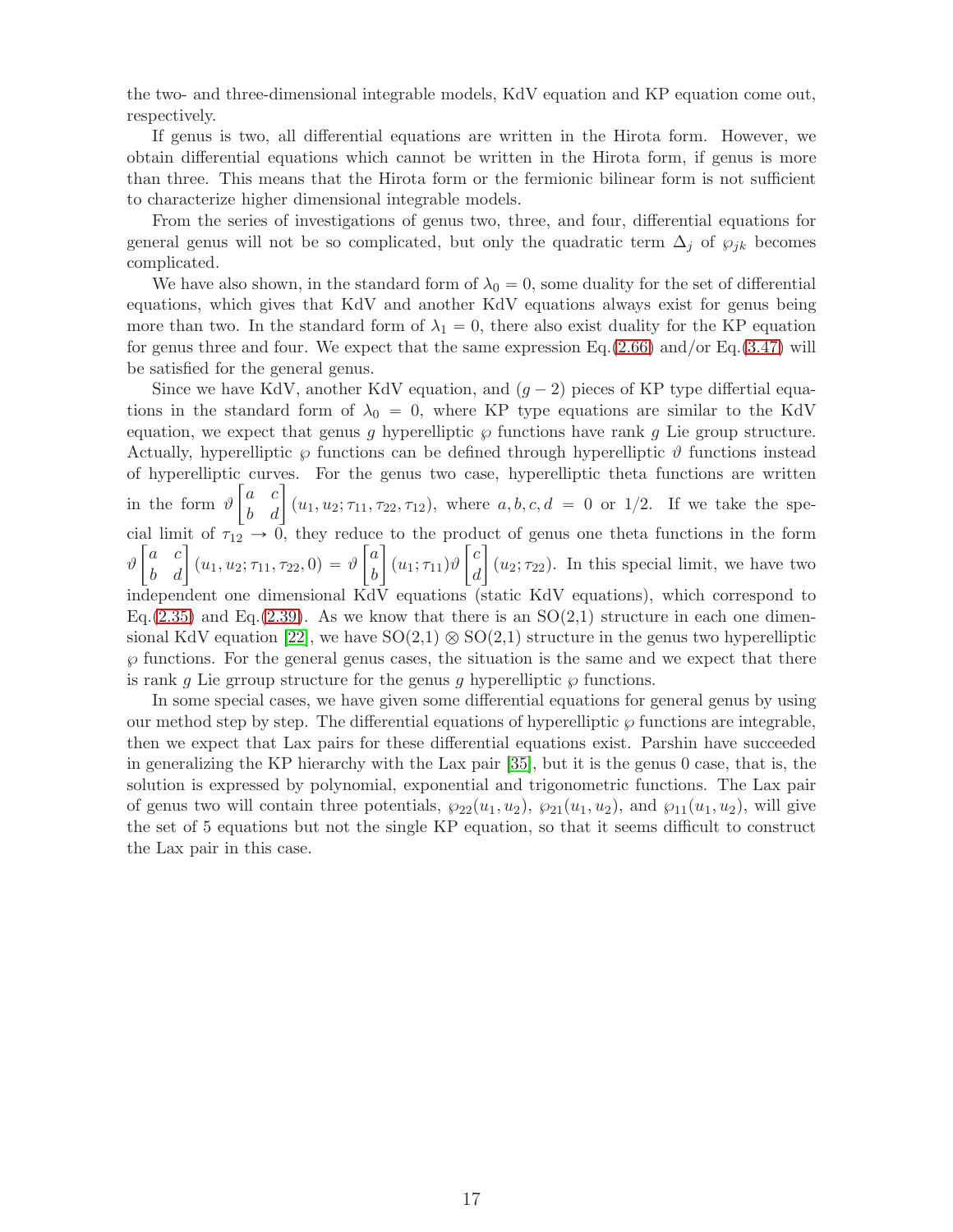## <span id="page-17-0"></span>References

- [1] C.S. Gardner, J.M. Greene, M.D. Kruskal, and R.M. Miura, Phys. Rev. Lett. 19, 1095 (1967).
- <span id="page-17-1"></span>[2] P.D. Lax, Commun, Pure and Appl. Math. 21, 467 (1968).
- <span id="page-17-2"></span>[3] V.E. Zakharov and A.B. Shabat, Sov. Phys. JETP 34, (1972) 62.
- <span id="page-17-3"></span>[4] M.J. Ablowitz, D.J. Kaup, A.C. Newell, and H. Segur, Phys. Rev. Lett. 31, 125 (1973).
- <span id="page-17-15"></span>[5] L. Bianchi, "Ricerche sulle superficie elicoidali e sulle superficie a curvatura costante", Ann. Scuola Norm. Sup. Pisa (1) 2, 285 (1879).
- [6] R. Hermann, "Pseudopotentials of Estabrook and Wahlquist, the Geometry of Solitons, and the Theory of Connections", Phys. Rev. Lett. 36, 835 (1976).
- [7] R. Sasaki, "Soliton Equation and Pseudospherical Surfaces", Nucl. Phys. B154, 343 (1979).
- [8] S.S. Chern and Chia-kuei Peng, "Lie Groups and KdV Equations" Munuscripta Math. 28, 207 (1979).
- [9] S.S. Chern and K. Tenenblat, "Pseudospherical Surfaces and Evolution Equations", Stud. Appl. Math. 74, 55 (1986).
- <span id="page-17-5"></span><span id="page-17-4"></span>[10] E.G. Reyes, "The soliton content of classical Jackiw-Teitelboim gravity", J. Phys. A : Math. Gen. Stud. Appl. Math. 39, L55 (2006).
- [11] H.D. Wahlquist and F.B. Estabrook, Phys. Rev. Lett. 31, 1386 (1973).
- <span id="page-17-6"></span>[12] M. Wadati, J. Phys. Soc. Jpn. 36, 1498 (1974).
- <span id="page-17-7"></span>[13] K. Konno and M. Wadati, Prog. Theor. Phys. 53, 1652 (1975).
- <span id="page-17-8"></span>[14] R. Hirota, Phys. Rev. Lett. 27, 1192 (1971).
- <span id="page-17-9"></span>[15] R. Hirota, J. Phys. Soc. Jpn. 33, 1456 (1972).
- <span id="page-17-10"></span>[16] M. Sato, RIMS Kokyuroku (Kyoto University) 439, 30 (1981).
- [17] T. Miwa, M. Jimbo, and E. Date, Solitons: Differential Equations, Symmetries and Infinite Dimensional Algebras, (Cambridge University Press, 2000).
- <span id="page-17-11"></span>[18] E. Date, M. Kashiwara, and T. Miwa, Proc. Japan Acad. 57A, 387 (1981).
- <span id="page-17-12"></span>[19] M. Jimbo, and T. Miwa, "Solitons and Infinite Dimensional Lie Algebra", Publ. RIMS. Kyoto Univ. 19, 943 (1983).
- <span id="page-17-13"></span>[20] J. Weiss, J. Math. Phys. 24, 1405 (1983).
- <span id="page-17-19"></span>[21] M. Hayashi, K. Shigemoto, and T. Tsukioka, Mod. Phys. Lett. A34, 1950136 (2019).
- [22] M. Hayashi, K. Shigemoto, and T. Tsukioka, J. Phys. Commun. 3, 045004 (2019).
- <span id="page-17-18"></span>[23] M. Hayashi, K. Shigemoto, and T. Tsukioka, J. Phys. Commun. 3, 085015 (2019).
- <span id="page-17-14"></span>[24] M. Hayashi, K. Shigemoto, and T. Tsukioka, J. Phys. Commun. 4, 015014 (2020).
- <span id="page-17-17"></span>[25] M. Hayashi, K. Shigemoto, and T. Tsukioka, J. Phys. Commun. 4, 045013 (2020).
- [26] H.F. Baker, Abelian Functions: Abel's theorem and the allied theory of theta functions, (Cambridge University Press, Cambridge, 1995).
- [27] H.F. Baker, An Introduction To the Theory of Multiply Periodic Functions, (Cambridge University Press, Cambridge, 1909).
- <span id="page-17-16"></span>[28] H.F. Baker, "On a Certain System of Differential Equations Defining Periodic Functions", Proc. Camb. Phil. Soc. 9, 513 (1898).